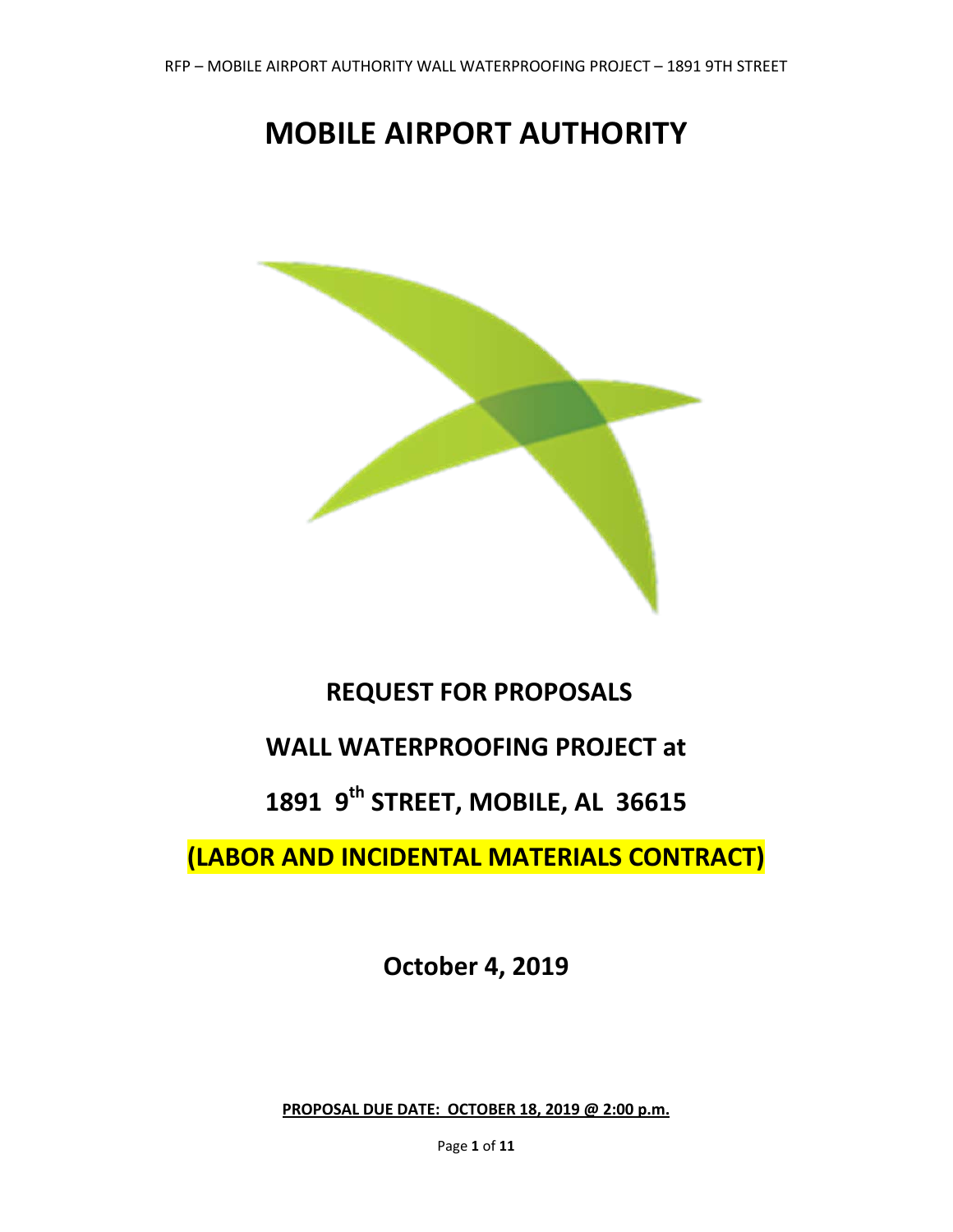## **PROPOSAL SPECIFICATIONS**

#### **MOBILE AIRPORT AUTHORITY WALL WATERPROOFING PROJECT at**

#### **1891 NINTH STREET, MOBILE, AL 36615**

#### **Bid Specifications:**

Mobile Airport Authority (Authority) requests proposals from qualified contracting firms for Wall Waterproofing at 1891 Ninth Street, Mobile, AL 36615 in accordance with the Scope of Work outlined below in Section 1.11. The scope of the work below requires the contractor to provide all tools, labor, incidental materials, equipment, and supervision necessary to perform the services as detailed. The purpose of this Request for Proposal ("RFP") is to solicit proposals from various contractors, conduct a fair evaluation based on criteria listed herein, and select the candidate who can best meet the needs of the Authority.

Questions regarding the proposal should be directed in writing, via email to Russell Stallings at [Russell@mobairport.com](mailto:Russell@mobairport.com) .

#### **1.1 General Requirements:**

All work to be completed within 90 days from signing of contract. The work to be performed will include, but is not limited to, the restoration of deteriorated masonry walls and canopies, work to include repairs to concrete joints, spalling and cracks, finish coats and coating applications. Contractors are required to make a site visit for verification of field conditions.

#### **1.2 Scope of Work:**

This is a contract for Labor and Incidental Materials. The work to be performed will include, but is not limited to, the restoration of deteriorated masonry walls and canopies, work to include repairs to concrete joints, spalling and cracks, finish coats and coating applications.

Refer to Attachment "A", Project Manual, for detail information, specifications, and requirements. This is a contract for Labor and Incidental Materials.

#### **1.3 Proposal Process:**

- A. Bid Packets: Bid packets can be obtained at the Authority's website, by visiting [www.mobairport.com](http://www.mobairport.com/) , or can be requested via email at [Russell@mobairport.com](mailto:Russell@mobairport.com) .
- B. Pre-Bid Meeting: A pre-bid meeting to review the scope of work is scheduled for 9:00 a.m. (local time) on October 11, 2019 in the Boardroom of the Mobile Airport Authority's Administration offices located at 1891 Ninth Street, Mobile, AL 36615. Attendance is recommended for anyone interested in submitting a bid.

Any questions following the meeting must be submitted in writing via email to [Russell@mobairport.com](mailto:Russell@mobairport.com) no later than the close of business on October 14, 2019. Responses to questions will be made by addenda not less than three two (2) days prior to the scheduled bid delivery date.

C. Sealed Bid Due to Authority: All sealed bids must be received in the Administration offices of Mobile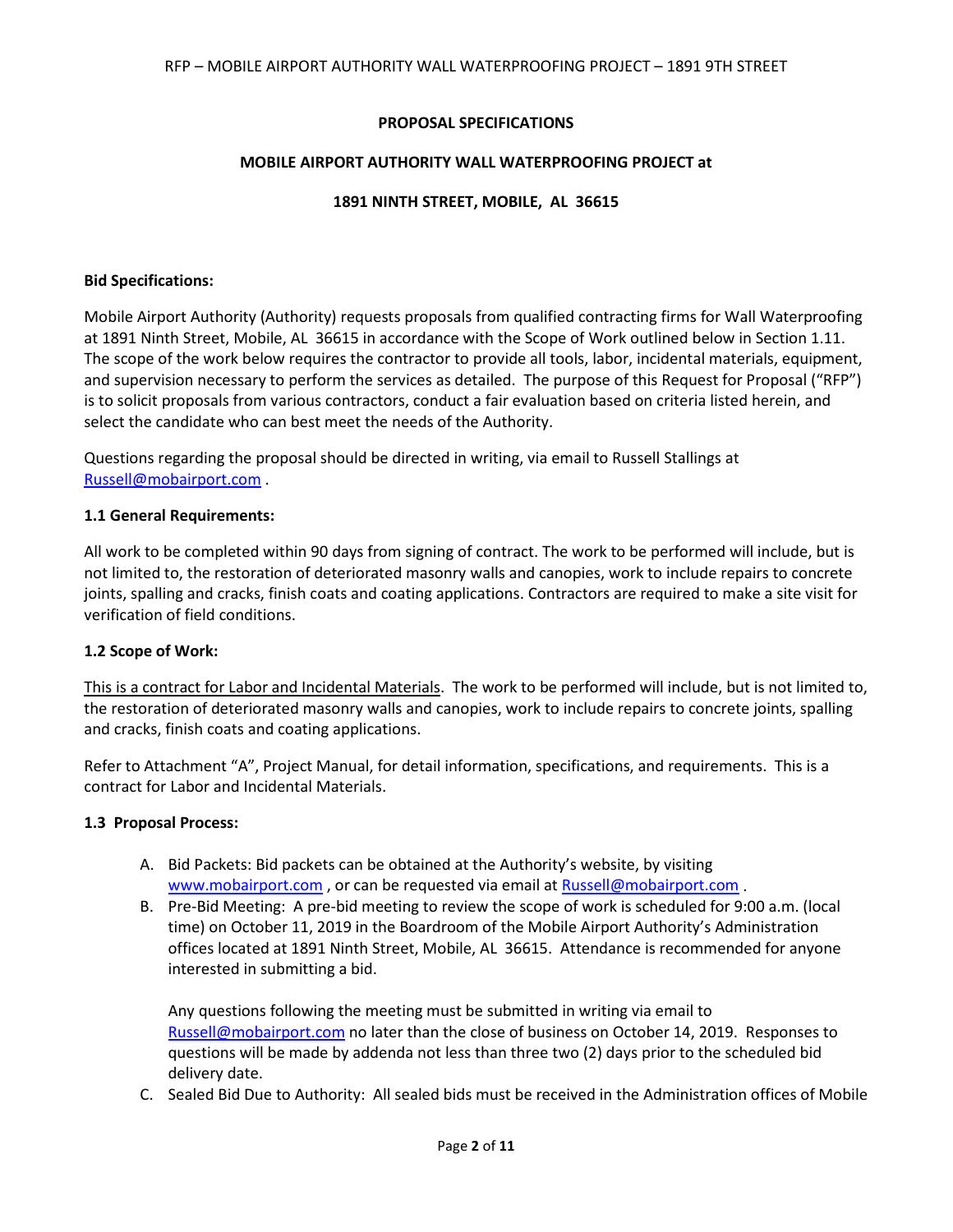Airport Authority no later than 2:00 p.m. (local time) on October 18, 2019. Sealed proposals may be hand-delivered to 1891 Ninth Street, Mobile, AL 36615, or mailed to the same address, Attn: Russell Stallings. Any proposals received after this date and time will not be considered. All proposals must be signed by an official agent or representative of the company submitting the proposal. Proposals must be clearly labeled "RFP – 1891 Ninth Street – Wall Waterproofing 2019."

- D. Bid Packet Requirements: Each company shall submit the following documents as applicable to be considered a responsive bidder:
	- a. Oath of Non-Collusion signed by a principal of the firm or an officer authorized to bind the corporation
	- b. Cost sheet stating amount of bid fee.
	- c. Qualifications to meet the Authority's objectives. This shall include state license, the size of the business, office location from which the service is being performed, and a list of project personnel and equipment available.
	- d. Prior work performed, including names of prior and current clients and numberof years operating in the field. Previous work similar to the scope of work herein is preferred.
	- e. Name and contact information for three professionalreferences.
	- f. Indicate and list any pending legalactions.
	- g. Provide current copy of IRS Form W9.
	- h. Outsourcing Statement: if your organization must outsource or subcontract any work to meet the requirements contained herein, this must be clearly stated inthe proposal. Costs should be all-inclusive to include any outsourced or subcontracted work. Any proposals that call for outsourcing or subcontracting work must include a name and description of the organization being contracted.

## **1.4 Owner Purchased Materials:**

## OWNER PURCHASED MATERIALS

- A. Owner shall provide materials and quantities listed below for contractor's use in completing these specifications. Contractor shall be responsible for receiving all quantities at jobsite, hoisting to rooftop, and subsequent storage.
- B. Contractor shall be responsible for purchase of any additional materials and quantities required to complete Specification and issue of manufacturer's warranty. Under no circumstances shall owner be responsible for ordering additional materials beyond those originally provided.
- C. All unused Owner-purchased materials shall remain the possession of Owner.
- D. All materials shall be kept covered from weather and set atop pallet at all times.
- E. Material to be Owner-Purchased;Material to be Owner-Purchased;
	- 1. "Tuff Stuff MS" 10 oz tube (20)
	- 2. "Tuff Coat", Sandstone 5 gal pails (23)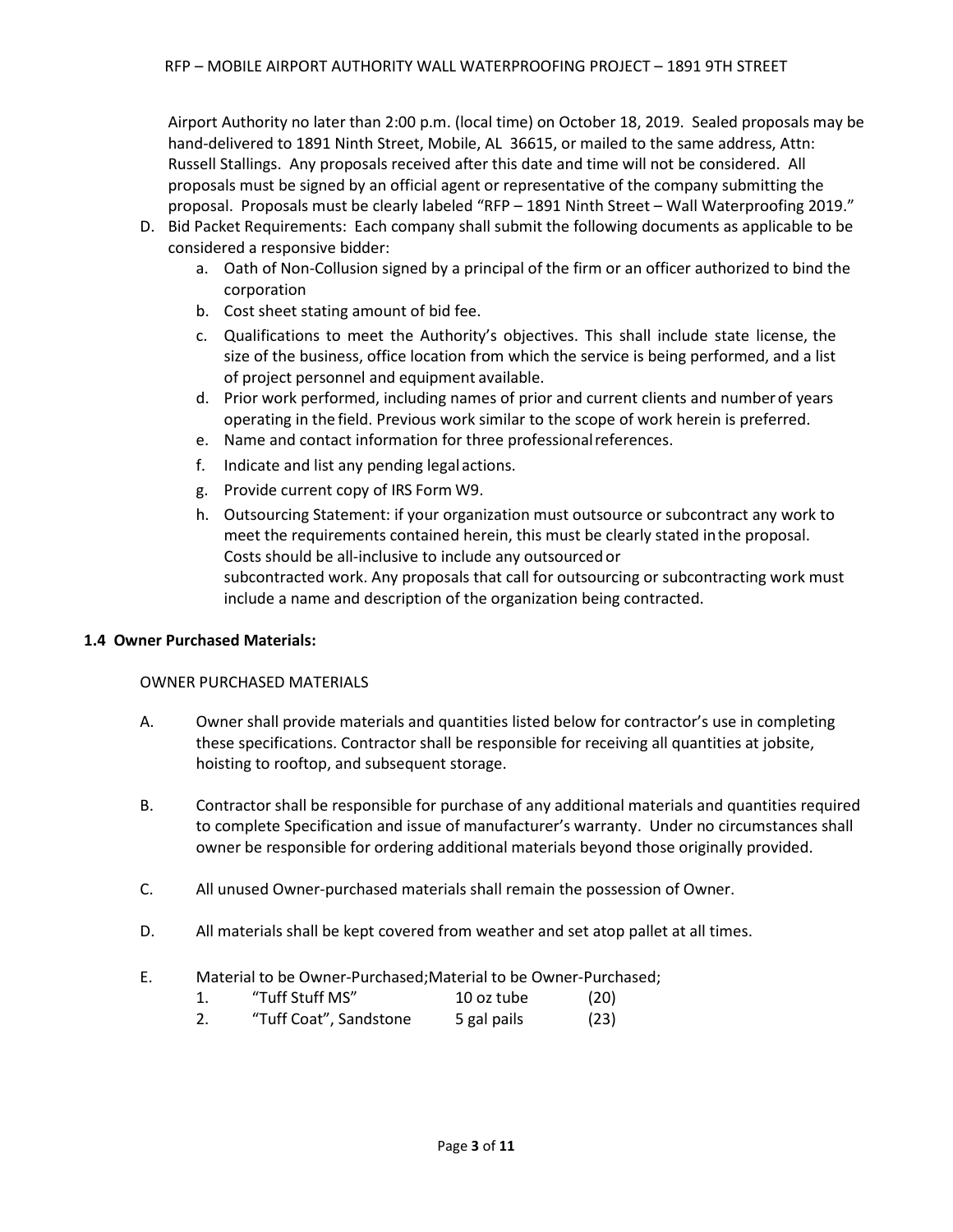## **1.5 Bid Form:**

# BID FORM

|    | <b>BID TO:</b>   | PROJECT IDENTIFICATION:                                                                                                         | "MAA 1891 Ninth Ave Wall Waterproofing 2019"<br>Mobile Airport Authority<br>1891 Ninth Ave.<br>Mobile, AL 36615<br>Attention: Russell Stallings, russell@mobairport.com                                                                                                                   |     |
|----|------------------|---------------------------------------------------------------------------------------------------------------------------------|-------------------------------------------------------------------------------------------------------------------------------------------------------------------------------------------------------------------------------------------------------------------------------------------|-----|
|    | <b>BID FROM:</b> |                                                                                                                                 |                                                                                                                                                                                                                                                                                           |     |
|    |                  |                                                                                                                                 |                                                                                                                                                                                                                                                                                           |     |
|    |                  | terms and conditions.                                                                                                           | 1. The undersigned BIDDER agrees, if this Bid is accepted, to enter into an agreement with OWNER, to perform<br>the Work as specified for the Bid Price and within the Bid Times indicated and in accordance with Contract                                                                |     |
| 2. | c.               | a. This Bid will remain valid for 60 days after Bid Date;<br>BIDDER acknowledges it has received the following Addenda;<br>Date | In submitting this Bid, BIDDER represents, as more fully set forth in the Agreement, that:<br>b. BIDDER will sign and submit the Agreement with the Bonds and other documents required by the<br>Bidding Requirements within 15 days after the date of OWNER'S Notice of Award;<br>Number |     |
|    |                  | 3. BASE BID                                                                                                                     | $\frac{1}{2}$                                                                                                                                                                                                                                                                             |     |
|    |                  | 4. ALTERNATE #1; Replace gutters.                                                                                               | $\frac{1}{2}$                                                                                                                                                                                                                                                                             |     |
|    |                  | 5. UNIT PRICING                                                                                                                 | $\frac{1}{2}$<br>$\sim$                                                                                                                                                                                                                                                                   |     |
|    | a.               | Misc sheet metal trim, 24 ga G90<br>Kynar coated steel, 24" x LF                                                                | $\frac{1}{2}$                                                                                                                                                                                                                                                                             | /LF |
|    | b.               | Replace deteriorated lumber<br>with pressure treated, match existing<br>dimension.                                              | $\frac{1}{2}$                                                                                                                                                                                                                                                                             | /BF |

| 6. | <b>SUBMITTED BY:</b> |  |  |
|----|----------------------|--|--|
|----|----------------------|--|--|

7. COMPANY NAME: \_\_\_\_\_\_\_\_\_\_\_\_\_\_\_\_\_\_\_\_\_\_\_\_\_\_\_\_\_\_\_\_\_\_\_\_\_\_\_\_\_\_\_\_\_\_\_\_\_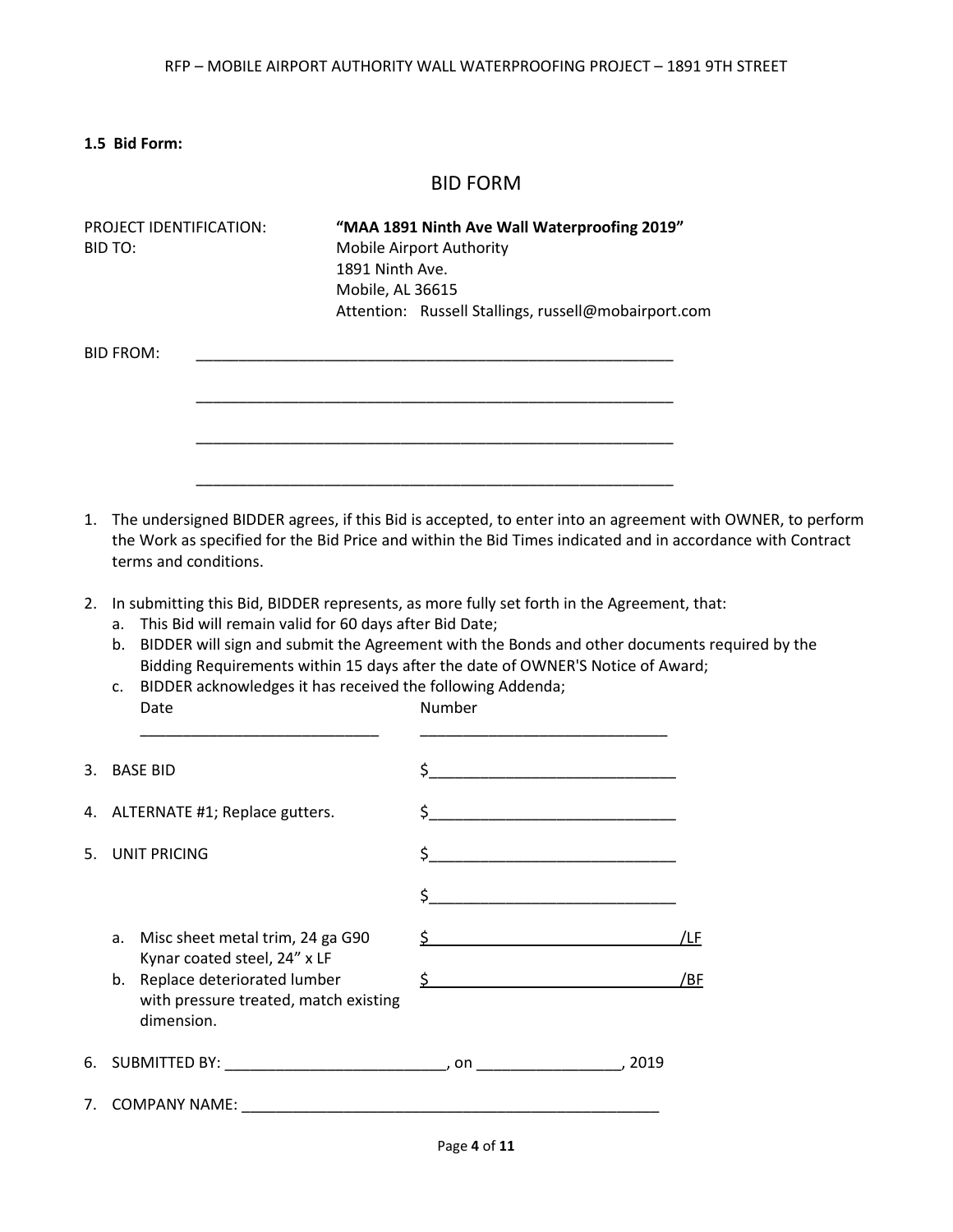## **1.6 Codes and Standards:**

The contractor shall be responsible for complying with all local, state and federal regulations and building codes having jurisdiction over any portion of the work to be performed under the contract.

## **1.7 Coordination of Work:**

The contractor will be responsible for coordinating all work to be performed under the contract with the Mobile Airport Authority Project Manager (PM) Russell Stallings via email at [Russell@mobairport.com](mailto:Russell@mobairport.com) or by telephone at (251) 370-4432.

The contractor will be required to provide contact information for key personnel to the Project Manager prior to the start of work.

## **1.8 Contractor Requirements:**

Contractor and/or his alternate must be licensed, bonded (Bond not required), and insured. Documents must be attached to quote form. The insurance requirements are as follows:

## **INSURANCE**

On or before the inception of this Agreement, and annually thereafter for the duration of this Agreement (or longer if stated otherwise), Contractor and/or any subcontractors shall maintain the following insurance policies on a primary and non-contributing basis.

## **Certificates of Insurance**

Contractor and/or any Subcontractor shall provide COMPANY/OWNER with valid certificates of insurance *prior* to commencement of work verifying said insurance requirements have been met. Attached to each certificate of insurance, shall be a copy of the Additional Insured Endorsement that is part of the Contractor/Subcontractor's Commercial General Liability Policy. Each certificate of insurance shall provide that the insurer must give the COMPANY/OWNER at least thirty (30) days' prior written notice of cancellation, non-renewal, or modification of the Contractor's/Subcontractor's coverage thereunder. Not less than two (2) weeks prior to the expiration, cancellation or termination of any such policy, the Contractor/Subcontractor shall supply the COMPANY/OWNER with a new and replacement certificate of insurance and Additional Insured endorsement as proof of renewal of said original policy. Said new and replacement endorsements shall be similarly endorsed in favor of COMPANY/OWNER and COMPANY/OWNER's parties as set forth above. Policies must be issued by companies with an A.M. Best rating of A-VII or better. All deductibles or Self-Insured Retentions for each policy shall not exceed \$10,000.00 without COMPANY/OWNER's prior written approval. . The Description section of the Certificate shall contain reference to the Project name.The Contractor shall ensure that each Subcontractor complies with the terms of this Section.

## **Workers' Compensation**

Regardless of any "minimum requirements" of the State of Alabama, Contractor shall obtain Workers' Compensation insurance covering all workers involved in the Project. Where applicable, U.S. Longshore and Harborworkers Compensation Act Endorsement and/or Maritime Coverage Endorsement shall be attached to the policy. Subcontractor shall also obtain Employers Liability insurance with minimum limits of \$500,000 each accident, \$500,000 disease limits, and \$500,000 each employee.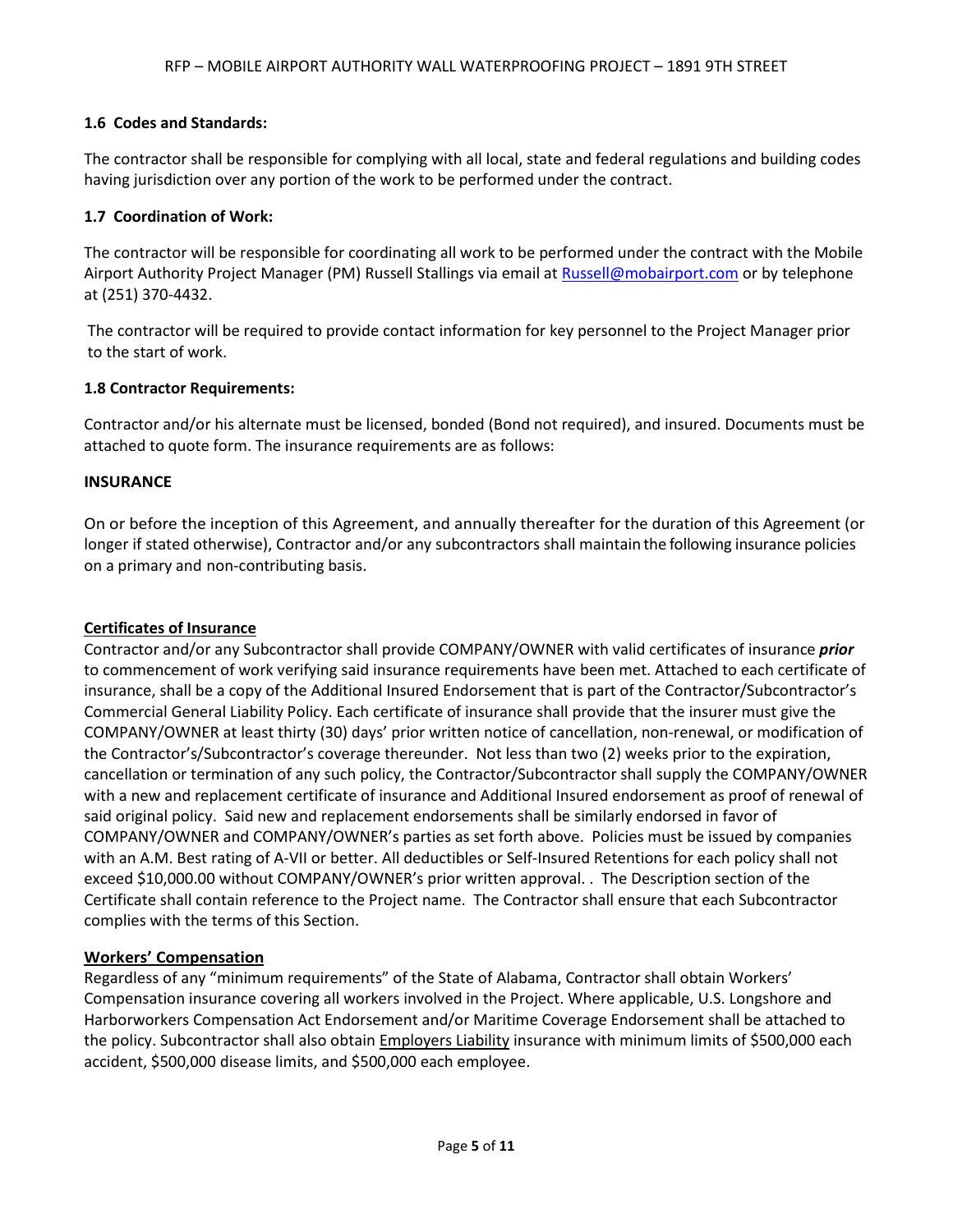## **Commercial General Liability:**

Contractor shall also obtain Commercial General Liability coverage on a 2004 ISO Occurrence form or its equivalent with the following minimums:

- \$1,000,000 each occurrence (combined single limit for bodily injury and property damage)
- \$2,000,000 Products/Completed Operations aggregate
- \$1,000,000 Personal and Advertising Injury per person/organization
- \$2,000,000 general aggregate per project

## **Subcontractor's Pollution Legal Liability** *(as needed);*

Contractor agrees to maintain Pollution Legal Liability limits of not less than \$1,000,000 Each Occurrence, \$2,000,000 Annual Aggregate. The Subcontractor agrees the policy shall include a minimum three year Discovery (tail) reporting period, and a Retroactive Date that equals or precedes the effective date of the Contract, or the performance of Work hereunder. This coverage may be provided on a Per-Project Basis.

## **Automobile Liability:**

Contractor shall also obtain a minimum of \$1,000,000 combined single limit coverage per accident, including owned, hired and non-owned automobiles. *(If Subcontractor does not own an automobile, but one is used in the execution of the contract, then only "hired and non-owned coverage" is required. If a vehicle is not used in the execution of the contract then automobile coverage is not required.)*

## **Additional Insureds**

These liability policies shall endorse COMPANY/OWNER as an **Additional Insured.** Coverage for the COMPANY/OWNER and their officers, directors and employees as additional insureds shall be provided by a policy provision or by an endorsement providing coverage at least as broad as Insurance Service Office (ISO) Additional Insured endorsement from CG2010 1185 Form B, or CG2010 1001 in conjunction with CG2037 1001, or an equivalent form that provides Additional Insured status for Products and Completed Operations. Forms that are limited to "liability arising out of your ongoing operations" or that do not extend to Products and Completed Operations are not acceptable. Should a separate excess and/or umbrella liability policy be used to satisfy the above required limits, said policy will also be endorsed to include the contractor, owner et al. as an additional insured. Additionally, Subcontractor agrees to continue to procure and maintain liability insurance coverage meeting these requirements for the statutory limitation of claims (or statute of repose, if applicable) after the Project completion.

The policies shall be endorsed to stipulate that the insurance afforded the additional insureds shall apply as primary insurance and that any other insurance or self-insurance maintained by COMPANY/OWNER shall be excess only and shall not be called upon to contribute with this insurance.

A copy of each endorsement shall be attached to the Certificate of Insurance. The Certificate shall indicate the Certificate Holder as:

> ABC Company Street Name City, State, ZIP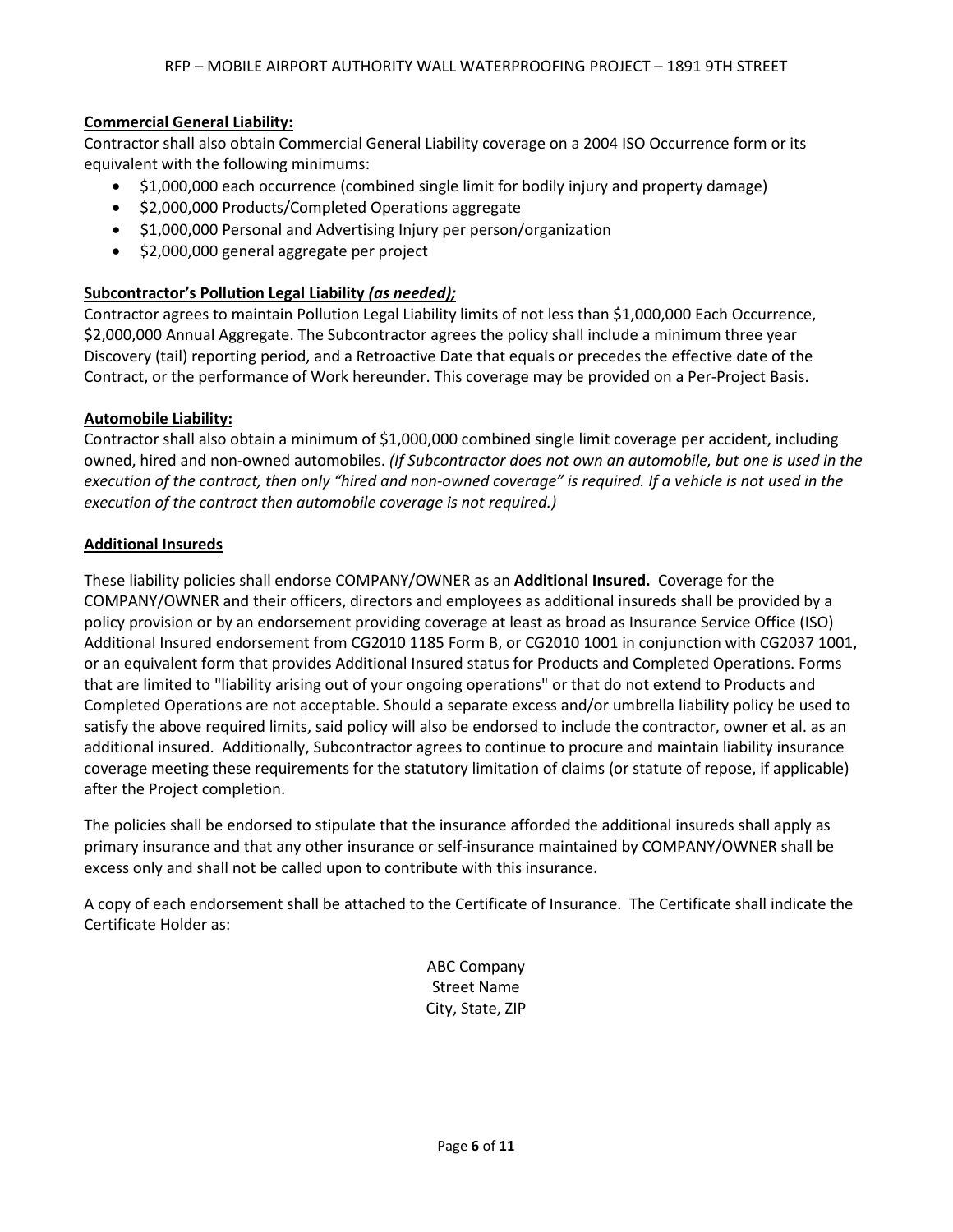## **Insurance Requirements for Sub-subcontractors.**

Contractor shall ensure that its subcontractors of any tier shall procure and maintain insurance that complies with the requirements set forth in this Attachment A, including the additional insured, primary and noncontributory and waiver of subrogation requirements. Copies of the certificate(s) must be provided prior to the sub-subcontractors entering the site.

## **Cancellation**

Each policy shall be endorsed to provide that the insurance company agrees that the policy shall not be canceled, changed, allowed to lapse or allowed to expire for any reason until thirty days after the Owner has received written notice.

## **Indemnity & Hold Harmless Agreement**

Contractor shall indemnify, defend and hold harmless COMPANY/OWNER and its affiliates, and all of their employees, officers, directors, shareholders, etc. (collectively "Indemnitees") from and against any and all claims, demands, losses, damages, liabilities, expenses, obligations, judgments, recoveries and deficiencies, arising out of or resulting from the performance of the Services of this Contract; provided that any such claim, damage, loss or expense (i) is attributable to bodily injury, sickness, disease or death, or to injury to or destruction of tangible property including the loss of use resulting therefrom and (ii) is caused in whole or in part by any negligent act or omission of the Contractor, any Subcontractor, anyone directly or indirectly employed by any of them or anyone for whose acts any of them may be liable, regardless of whether or not it is caused in part by a party indemnified hereunder. Contractor will not be liable hereunder to the extent that such liabilities or losses directly result from the sole negligence or willful misconduct of any Indemnitee. Contractor shall, upon request, defend any suit asserting a claim covered by this indemnity.

## **Waiver of Subrogation**

Contractor shall waive its right to subrogation on each of the policies herein. If any of the policies do not permit the insured to enter into a pre-loss waiver, or voids coverage because of same, there this Waiver of Subrogation requirement shall not apply and Subcontractor shall obtain a Waiver of Transfer of Rights of Recovery Against Others, or its equivalent.

Insurance required by this Agreement shall be as broad as necessary to support the indemnification requirement in said contract or as broad as the indemnitor's insurance coverage, whichever is broader.

## **1.9 Work Hours:**

All work will be performed during hours as set by the Mobile Airport Authority. All work performed during operating hours shall not disrupt normal business operations. All work will be performed Monday through Friday during daylight hours. The contractor will be responsible for all staff activates while on the site and for securing the site at the end of each day.

## **1.10 Supervision and Labor:**

The contractor will provide qualified, trained individuals to perform all work. The contractor has the responsibility to enforce all discipline and behavior of their employees. The contractor will supervise and control their employees to prevent violation of safety rules and regulations as set forth by OSHA and the Mobile Airport Authority.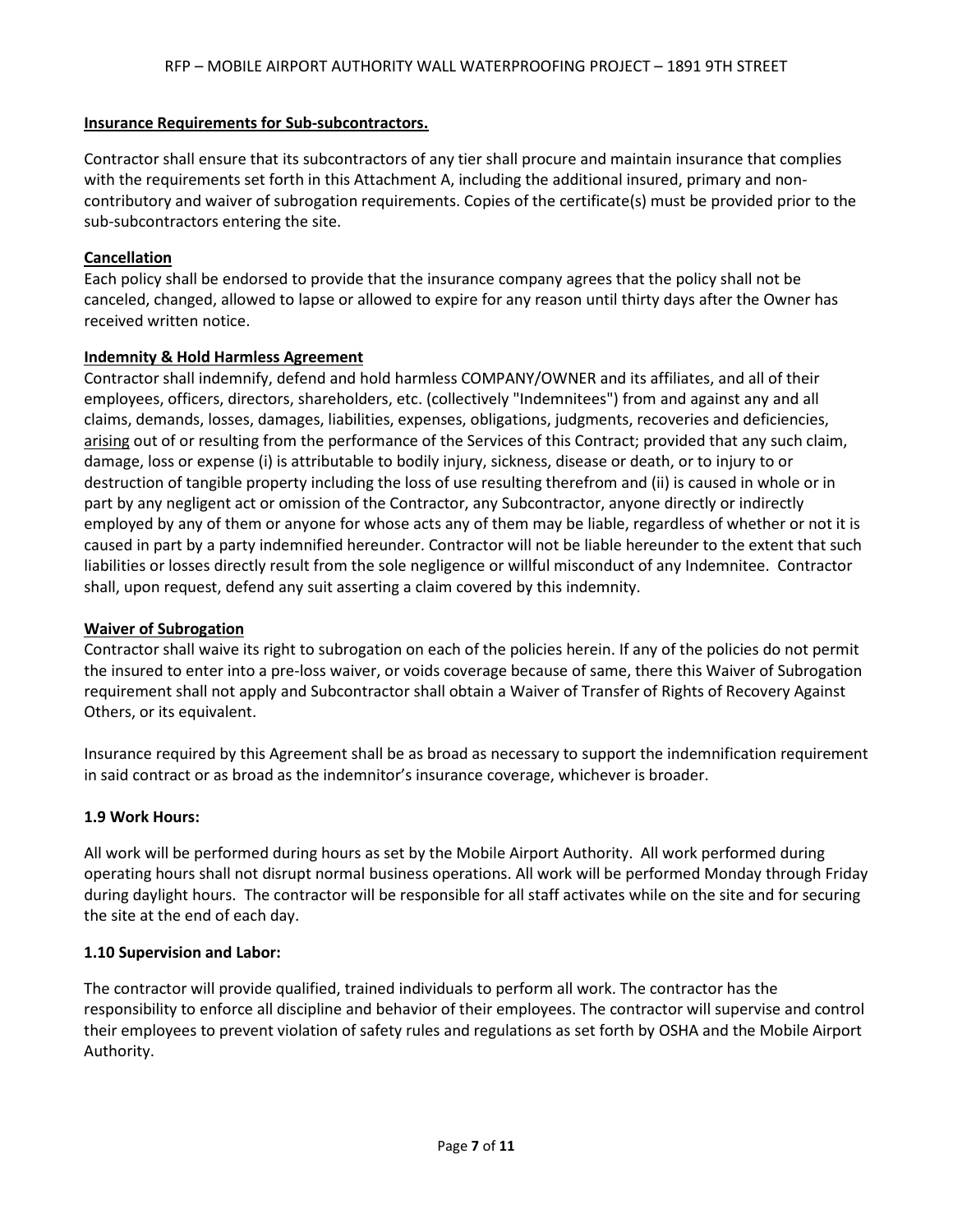## **1.11 Facility and Site Access:**

All access to the facility will be coordinated with the Project Manager.

## **1.12 Contractor Care, Custody and Control:**

Upon commencement of the work, the contractor shall be fully responsible for and will use the appropriate means to ensure the care, custody and control of Mobile Airport Authority property, facilities and equipment.

## **1.13 Safety:**

The contractor will be responsible for enforcement of all safety regulations as set forth by OSHA, local, and/or state agencies.

## **1.14 Debris:**

Contractor shall remove all roof related construction debris from Mobile Airport Authority property. Should construction dumpsters be required for debris removal, space will be provided on site by the Mobile Airport Authority. Additionally, the contractor will maintain a clean, safe and orderly construction site at all times, particularly during normal operating hours. Contractor will dispose of all construction debris in accordance with local, state and federal regulations. Contractor will be liable for any damages to MAA property from equipment or dumpsters during the construction process.

## **1.15 Warranty:**

Contractor will coordinate the receipt, inspection, storage, and tracking of all Owner-Purchased Materials in a manner that satisfies requirements for any and all applicable Manufacturer Warranties, and will provide written documentation supporting all installer and Manufacturers warranties.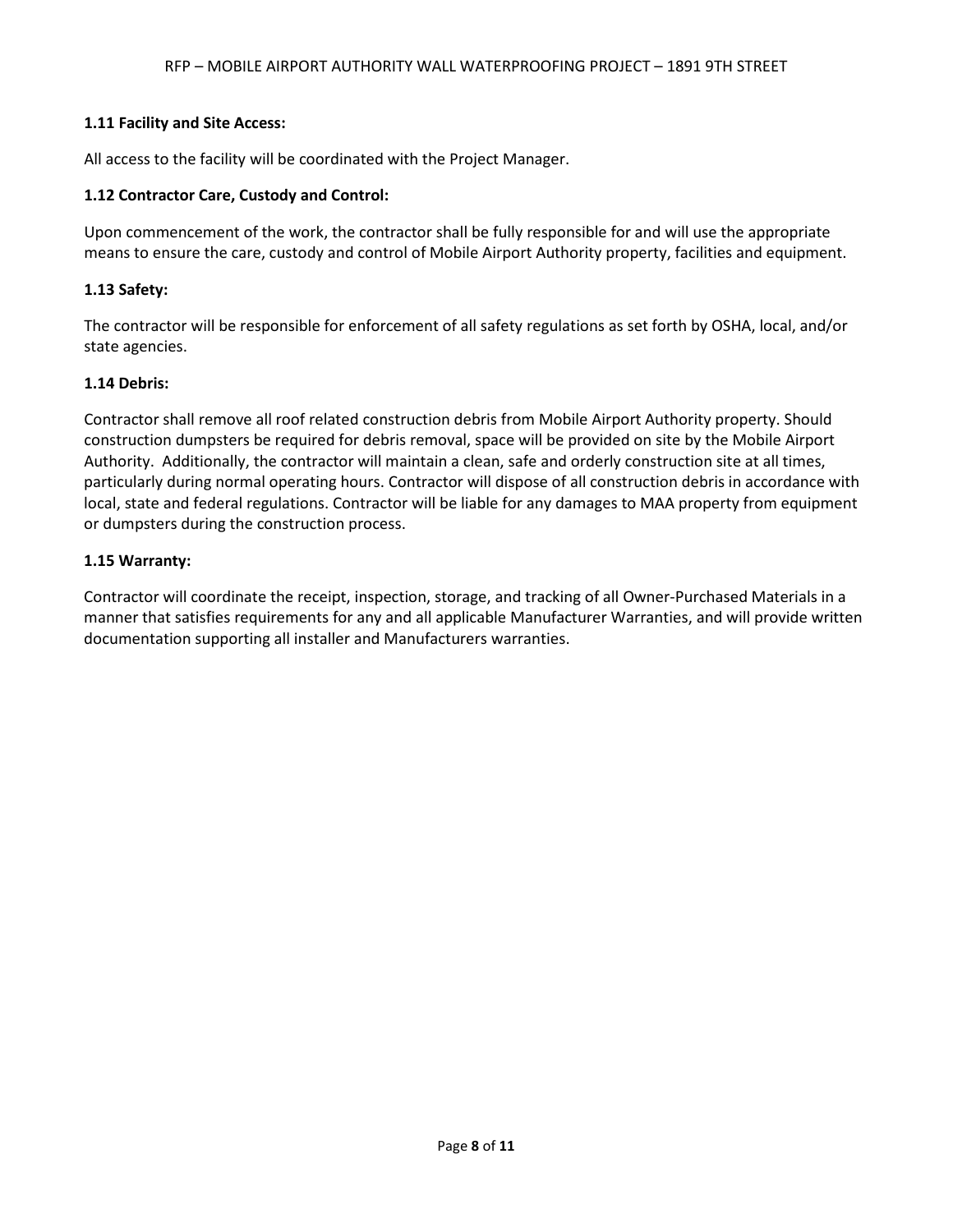# **1.16 Building Photographs:**



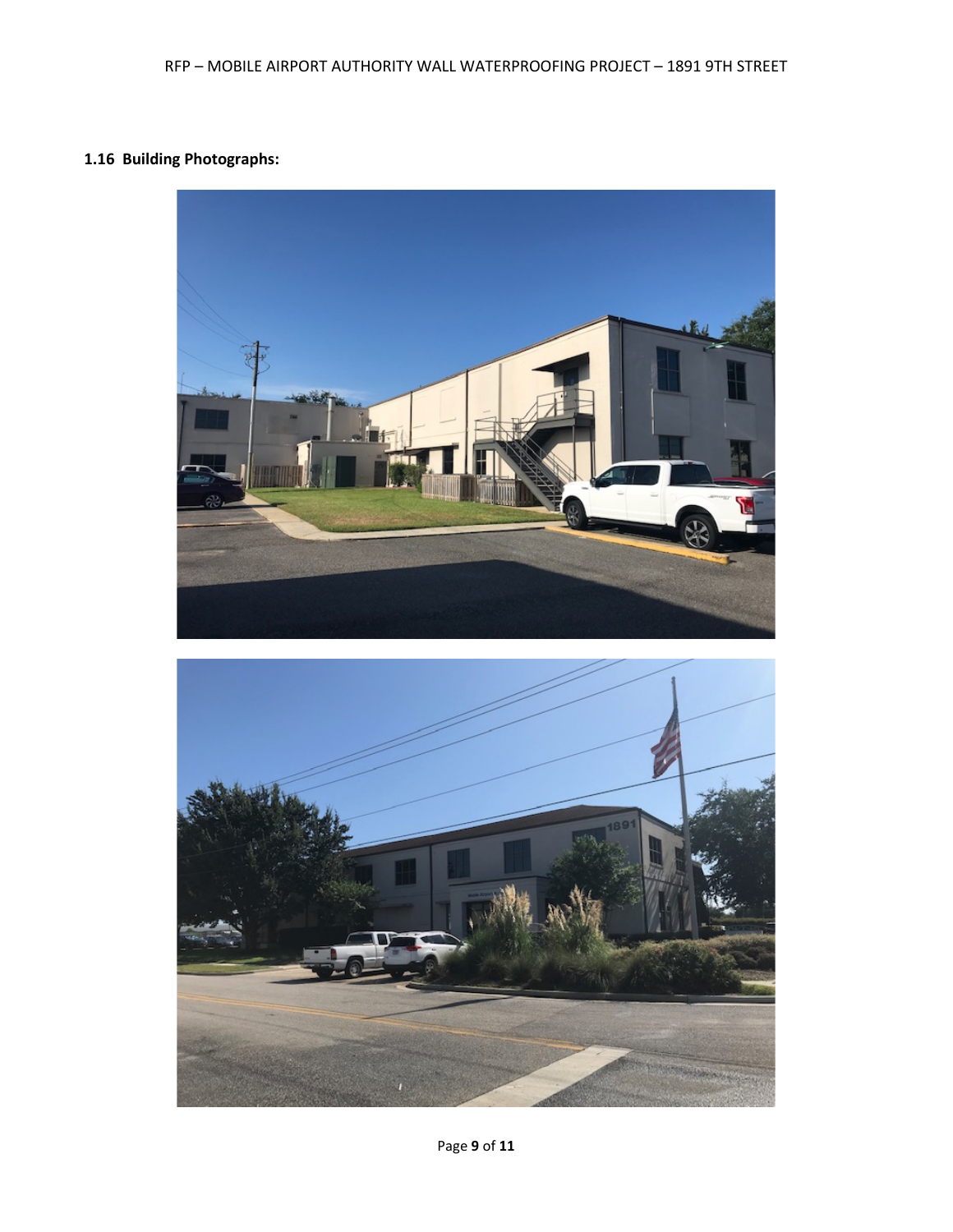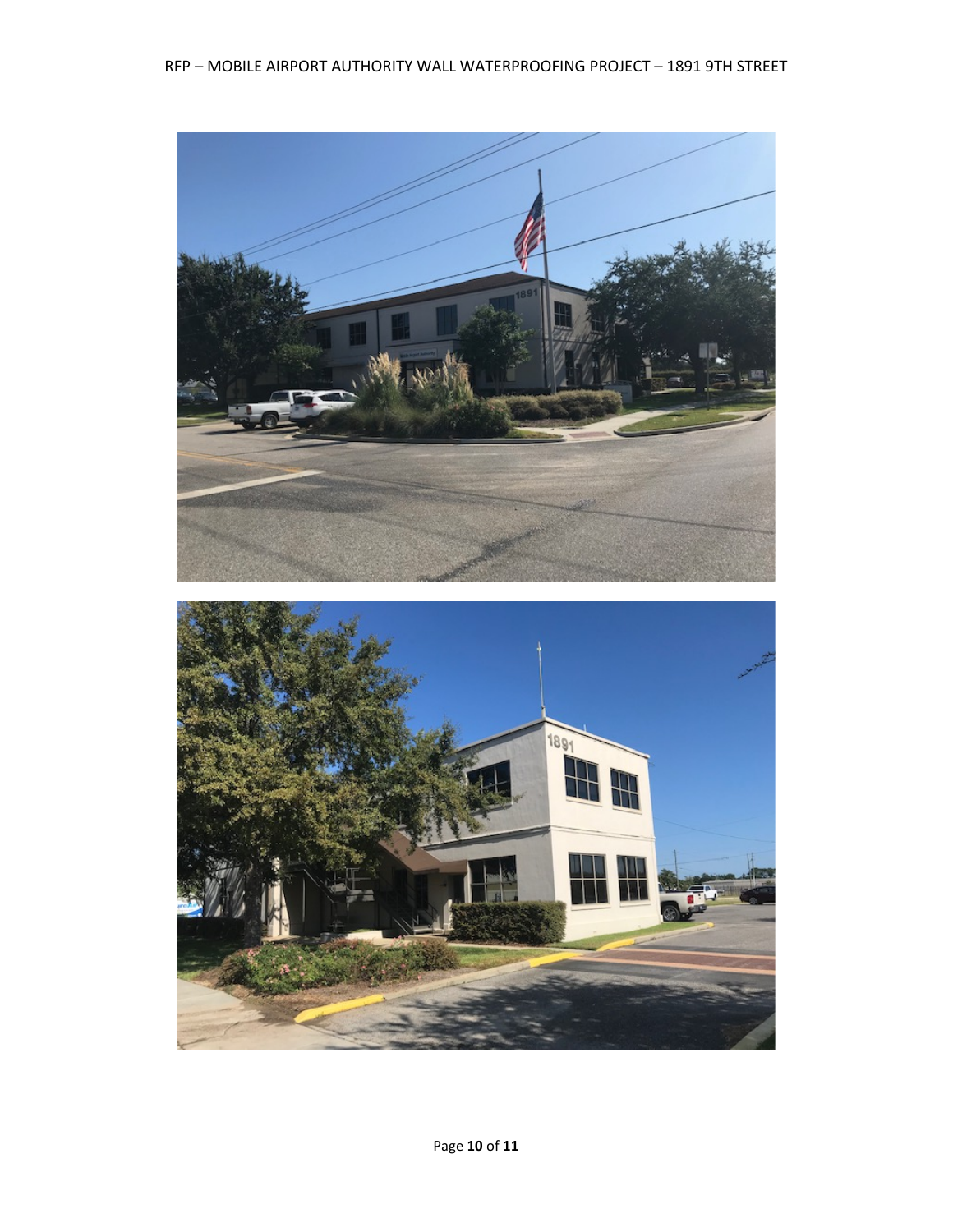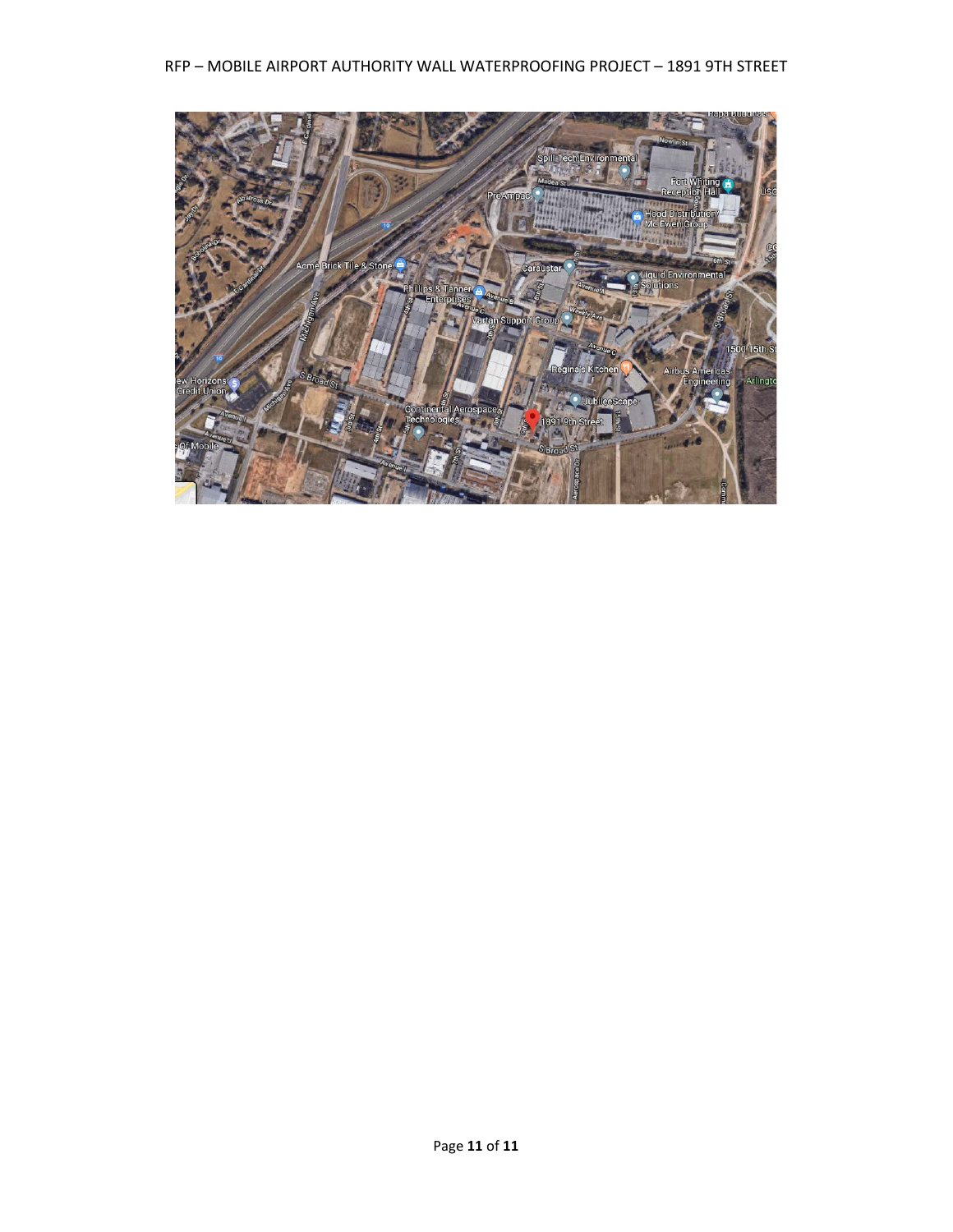**RFP – Mobile Airport Authority Wall Waterproofing Project**

# **Attachment "A"**

PROJECT MANUAL

FOR

# "MAA 1891 NINTH AVENUE WALL WATERPROOFING 2019"

# LABOR AND INCIDENTAL MATERIALS CONTRACT



**MOBILE, AL 36615**

SEPTEMBER 25, 2019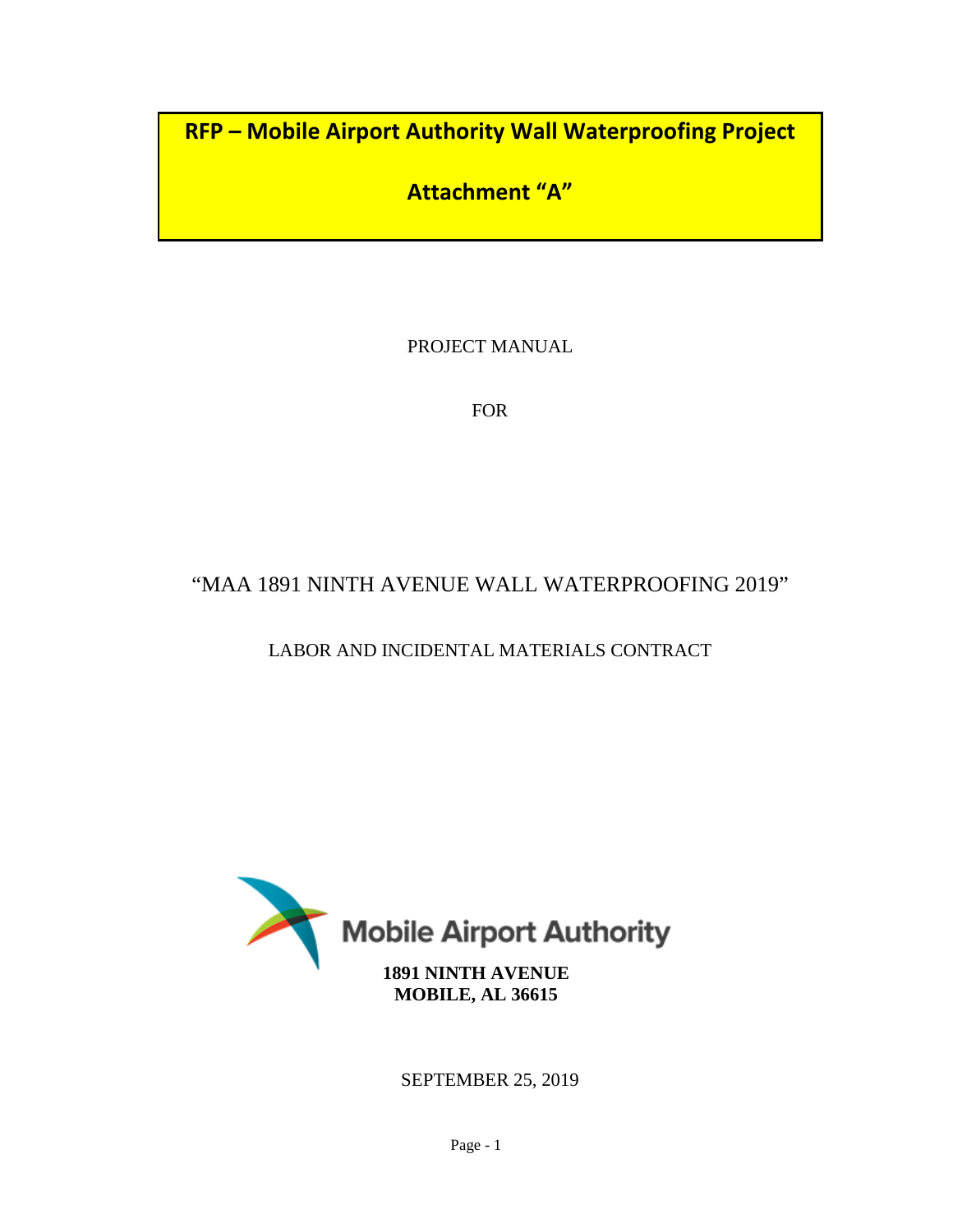# **TABLE OF CONTENTS**

Section # Section Title Page # Page #

# BIDDING REQUIREMENTS

SECTION 00410 BID FORM

SECTION 01360 MANUFACTURER SITE CERTIFICATION

DIVISION 7 - THERMAL & MOISTURE PROTECTION

- SECTION 07120 WALL WATERPROOFING
- SECTION 07600 SHEET METAL REPAIRS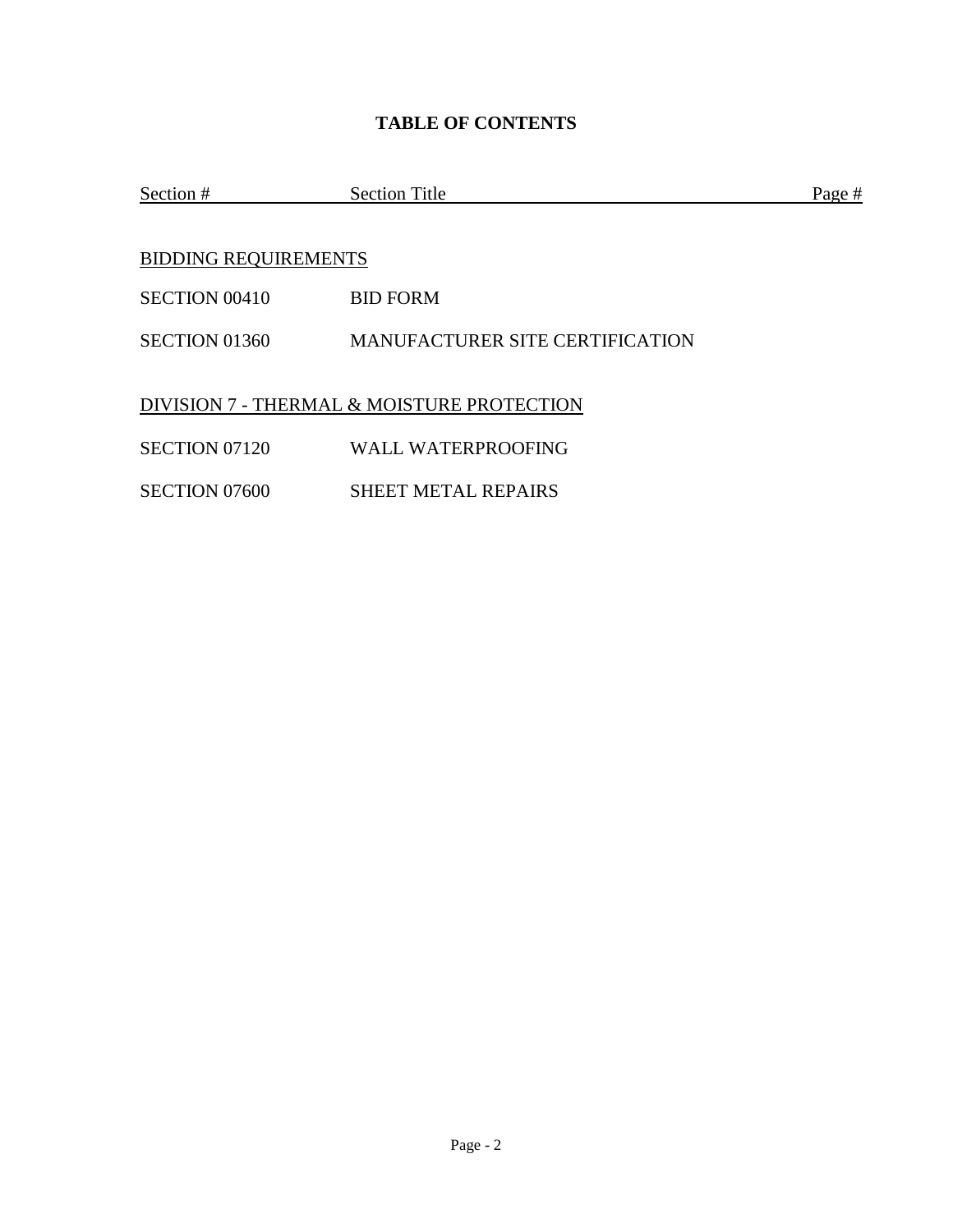# SECTION 00410 - BID FORM

| PROJECT IDENTIFICATION:<br><b>BID TO:</b>                                                                           | "MAA 1891 Ninth Ave Wall Waterproofing 2019"<br><b>Mobile Airport Authority</b><br>1891 Ninth Ave.<br>Mobile, AL 36615<br>Attention: Russell Stallings, russell@mobairport.com                                                                                                                                                 |
|---------------------------------------------------------------------------------------------------------------------|--------------------------------------------------------------------------------------------------------------------------------------------------------------------------------------------------------------------------------------------------------------------------------------------------------------------------------|
| <b>BID FROM:</b>                                                                                                    | <u> 1980 - Jan Barbarat, manala</u>                                                                                                                                                                                                                                                                                            |
|                                                                                                                     |                                                                                                                                                                                                                                                                                                                                |
|                                                                                                                     | 1. The undersigned BIDDER agrees, if this Bid is accepted, to enter into an agreement<br>with OWNER, to perform the Work as specified for the Bid Price and within the Bid<br>Times indicated and in accordance with Contract terms and conditions.                                                                            |
| that:<br>a. This Bid will remain valid for 60 days after Bid Date;<br><b>OWNER'S Notice of Award;</b><br>Date       | 2. In submitting this Bid, BIDDER represents, as more fully set forth in the Agreement,<br>b. BIDDER will sign and submit the Agreement with the Bonds and other<br>documents required by the Bidding Requirements within 15 days after the date of<br>c. BIDDER acknowledges it has received the following Addenda;<br>Number |
| 3. BASE BID                                                                                                         | $\frac{1}{2}$                                                                                                                                                                                                                                                                                                                  |
| 4. ALTERNATE #1; Replace gutters.                                                                                   | $\sim$ $\sim$                                                                                                                                                                                                                                                                                                                  |
| 5. UNIT PRICING                                                                                                     | \$                                                                                                                                                                                                                                                                                                                             |
| Misc sheet metal trim, 24 ga G90<br>a.                                                                              | \$<br>/LF                                                                                                                                                                                                                                                                                                                      |
| Kynar coated steel, 24" x LF<br>b. Replace deteriorated lumber<br>with pressure treated, match exstng<br>dimension. | \$<br>/BF                                                                                                                                                                                                                                                                                                                      |
|                                                                                                                     |                                                                                                                                                                                                                                                                                                                                |
|                                                                                                                     |                                                                                                                                                                                                                                                                                                                                |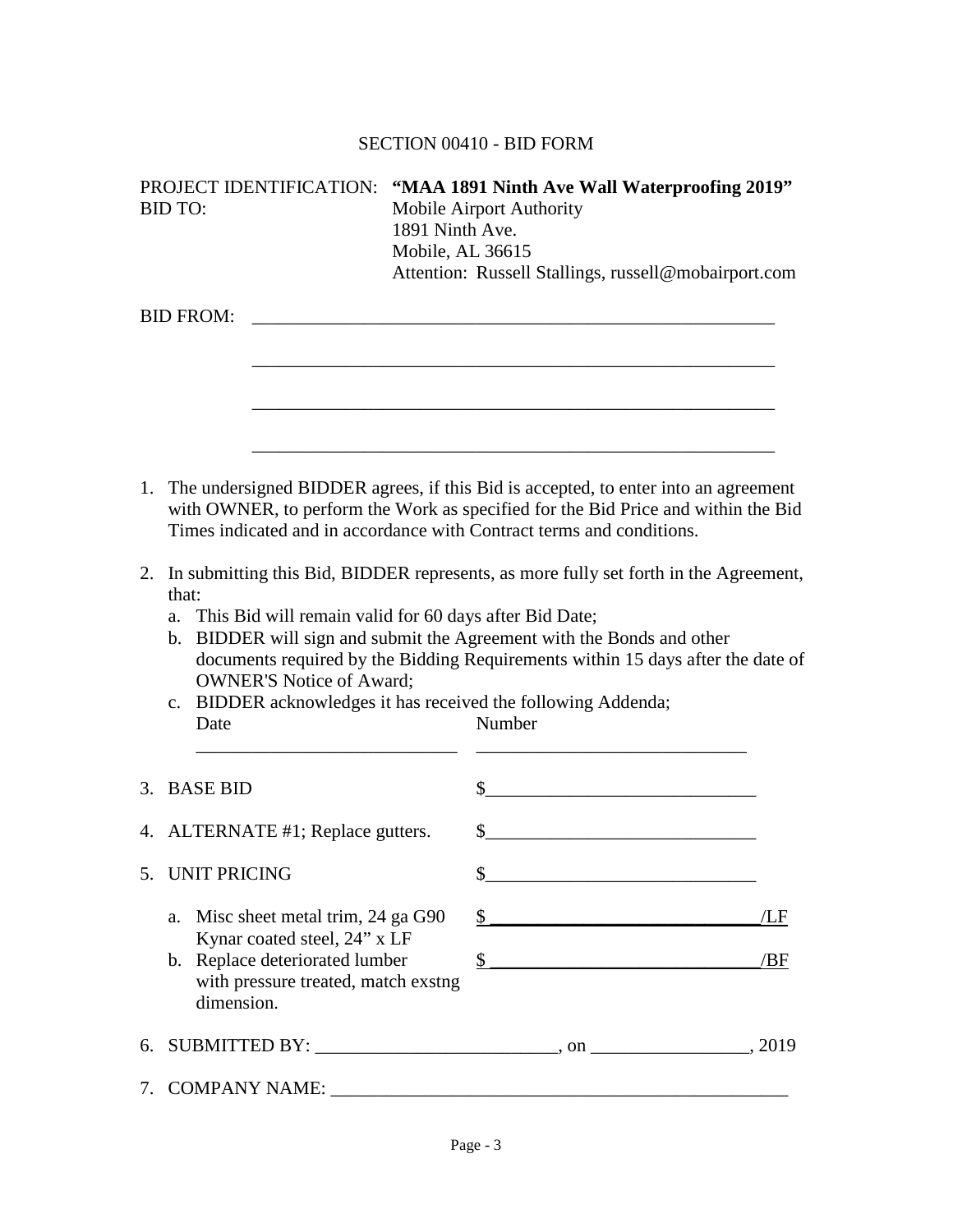## SECTION 01360 - WARRANTY CERTIFICATION

Description: IBC Code and Warranty compliance certification from Wall Waterproofing System Manufacturer, copy provided to Owner and Contractor for submittals.

- 1. Project: \_\_\_\_\_\_\_\_\_\_\_\_\_\_\_\_\_\_\_\_\_\_\_\_\_\_\_\_\_\_\_\_\_\_\_\_\_\_\_\_\_\_\_\_
- 2. Manufacturer:
- 3. Contractor
- 4. Definitions:
	- a. "Substrate": Any surface the new waterproofing system is applied to, including existing masonry, sheet metals, window frames and wall penetrations.
	- b. "Waterproofing System": The complete system including Coatings, Sheet Metal, Membranes, Adhesives, Mastics, Primers, Fasteners, and Cementitous Materials including grouts, mortars, concrete and stucco, all covered under Manufacturer's Warranty.
- 5. SUBSTRATE: We have reviewed existing Substrates and provided Contractor with preparation and attachment requirements for Waterproofing System application to SUBSTRATE in accordance with warranty and code compliance.
- 6. WATERPROOFING SYSTEM DESIGN: We have provided Contractor with primary and supplemental Design information for Waterproofing System warranty and code compliance.
- 7. SHEET METAL DETAILS: We have provided Contractor with SHEET METAL DETAIL requirements for Waterproofing System compliance with warranty and code requirements.
- 8. WORKMANSHIP: We agree to coordinate and support Contractor with **weekly jobsite visits**, will issue weekly reports notifying Contractor, Owner and Architect of all compliant and noncompliant observations with 7 days, and agree that warranty issue indicates full compliance with warranty and code requirements.

Sincerely,

\_\_\_\_\_\_\_\_\_\_\_\_\_\_\_\_\_\_\_\_\_\_\_\_\_\_\_\_\_\_\_\_\_\_\_\_\_\_ \_\_\_\_\_\_\_\_\_\_\_\_\_\_\_\_\_\_\_\_\_\_\_\_\_ Manufacturer Representative PRINT NAME Liability Insurance Carrier / Policy #

\_\_\_\_\_\_\_\_\_\_\_\_\_\_\_\_\_\_\_\_\_\_\_\_\_\_\_\_\_\_\_\_\_\_\_\_\_\_ \_\_\_\_\_\_\_\_\_\_\_\_\_\_\_\_\_\_\_\_\_\_\_\_\_ Manufacturer Representative SIGNATURE Date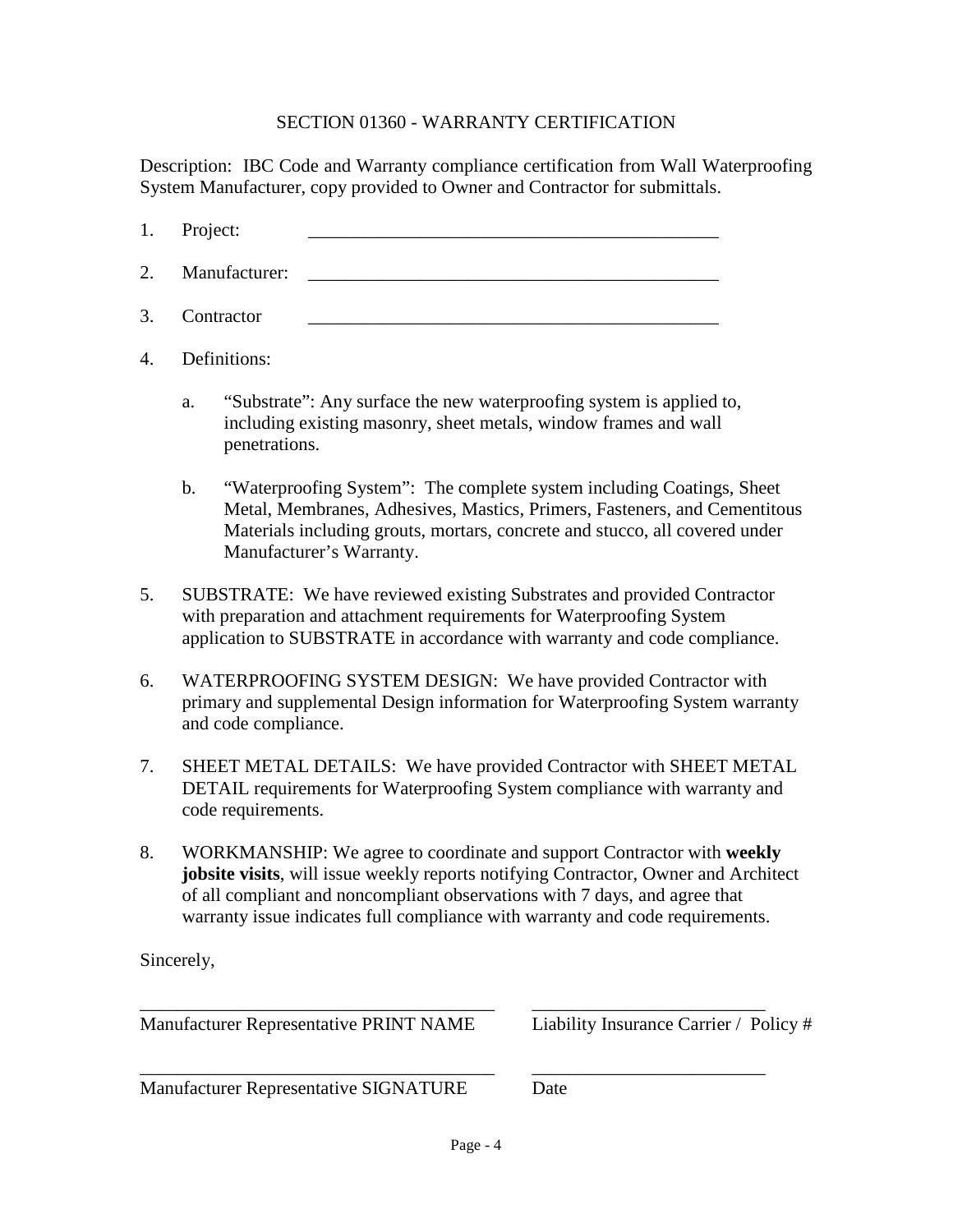## SECTION 07120 - MASONRY WATERPROOFING

## PART 1 - GENERAL

## 1.1 SUMMARY OF WORK

A. Section Includes: The restoration of deteriorated masonry walls and canopies, work to include repairs to concrete joints, spalling and cracks, finish coats and coating applications.

## 1.2 REFERENCES

A. The standards listed below form a part of this specification to the extent referenced. Standards are referred to in the text by basic reference only.

| 1. | <b>ASTM C-91</b>   | <b>Standard Specification for Masonry Cement</b>      |
|----|--------------------|-------------------------------------------------------|
| 2. | ASTM C-109         | <b>Standard Test Method for Compressive Strength</b>  |
|    |                    | of Hydrolic Cement Mortars                            |
| 3. | ASTM C 920         | Standard Specification for Elastomeric Joint          |
|    |                    | <b>Sealants</b>                                       |
| 4. | ASTM C 926         | <b>Standard Application of Portlant Cement Based</b>  |
|    |                    | Plaster                                               |
| 5. | ASTM D 412         | <b>Standard Test Method for Vulcanized Rubber</b>     |
|    |                    | and Thermoplastic Elastomers-Tension                  |
| 6. | ASTM D 562         | <b>Standard Test Method for Consistency of Paints</b> |
|    |                    | Measuring Krebs Unit (KU) Viscosity Using a           |
|    |                    | Stormer-Type Viscometer                               |
| 7. | <b>ASTM D 2370</b> | Standard Test Method for Tensile Properties of        |
|    |                    | <b>Organic Coatings</b>                               |
| 8. | ASTM D 2939        | <b>Standard Test Methods for Emulsified Bitumens</b>  |
|    |                    | Used as Protective Coatings                           |

## 1.3 SUBMITTALS

- A. Submit Product Data Sheets for each type of product specified include manufacturer's technical product data, installation instructions, and recommendations for each type of roofing product required. Include data substantiating that materials comply with specified requirements.
- B. Submit Installer Certificate from Manufacturer confirming Approval, with minimum 5 years experience and approved for warranty issuance.
- C. Upon request, submit a sample of each product.
- D. Submit sample of Manufacturer's 5 year, single-source, materials warranty with project certification.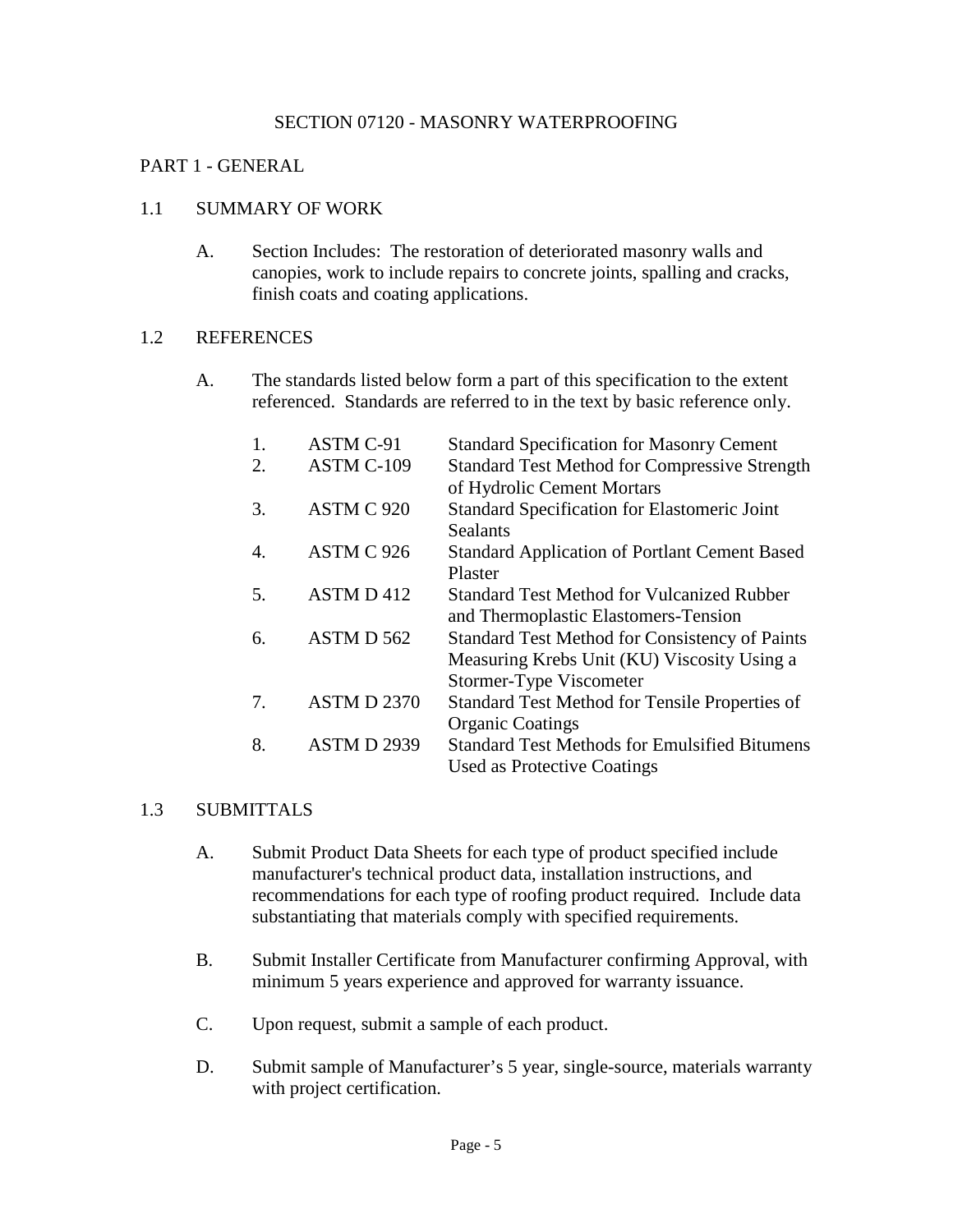E. Certified copy of Manufacturer's ISO 9001 compliance.

# 1.4 QUALITY ASSURANCE

- A. Contractor Qualifications
	- 1. Applicator shall have a minimum of five years experience installing waterproofing applications, and must be pre-approved by the waterproofing and roofing material manufacturer.
- B. Pre-Construction Meeting
	- 1. Waterproofing Contractor, Material Manufacturer's representative and Owner's Representative, shall meet at job site to review specifications and job related conditions prior to Contractor starting work.
- C. Manufacturer Inspections
	- 1. Manufacturer shall provide weekly job site inspections of the work in progress, keeping the Owner's representative informed as to the progress and quality of the work as observed, report to Contractor within 3 days of site visit, Contractor to forward report within 7 days of site visit.
	- 2. Review and approve all Work to be in conformance with Contract and Warranty requirements.

# 1.5 DELIVERY, STORAGE AND HANDLING

- A. Deliver materials undamaged in manufacturer's clearly labeled unopened containers.
- B. Coordinate delivery with scheduled installation date to allow minimum storage time at site.
- C. Store material in clean, dry location at temperature between 50 and 90F. If exposed to lower temperatures, restore to proper temperature before using. Protect from soiling, abuse and moisture. Follow manufacturer's recommended instructions.
- D. Store only that material that can be used on the roof in one day; scatter over the roof area so that deck and roof membranes are not deflected or damaged. Heavy concentrated loads are not permitted on roof. Store pails atop plywood/pallet set atop polystyrene insulation.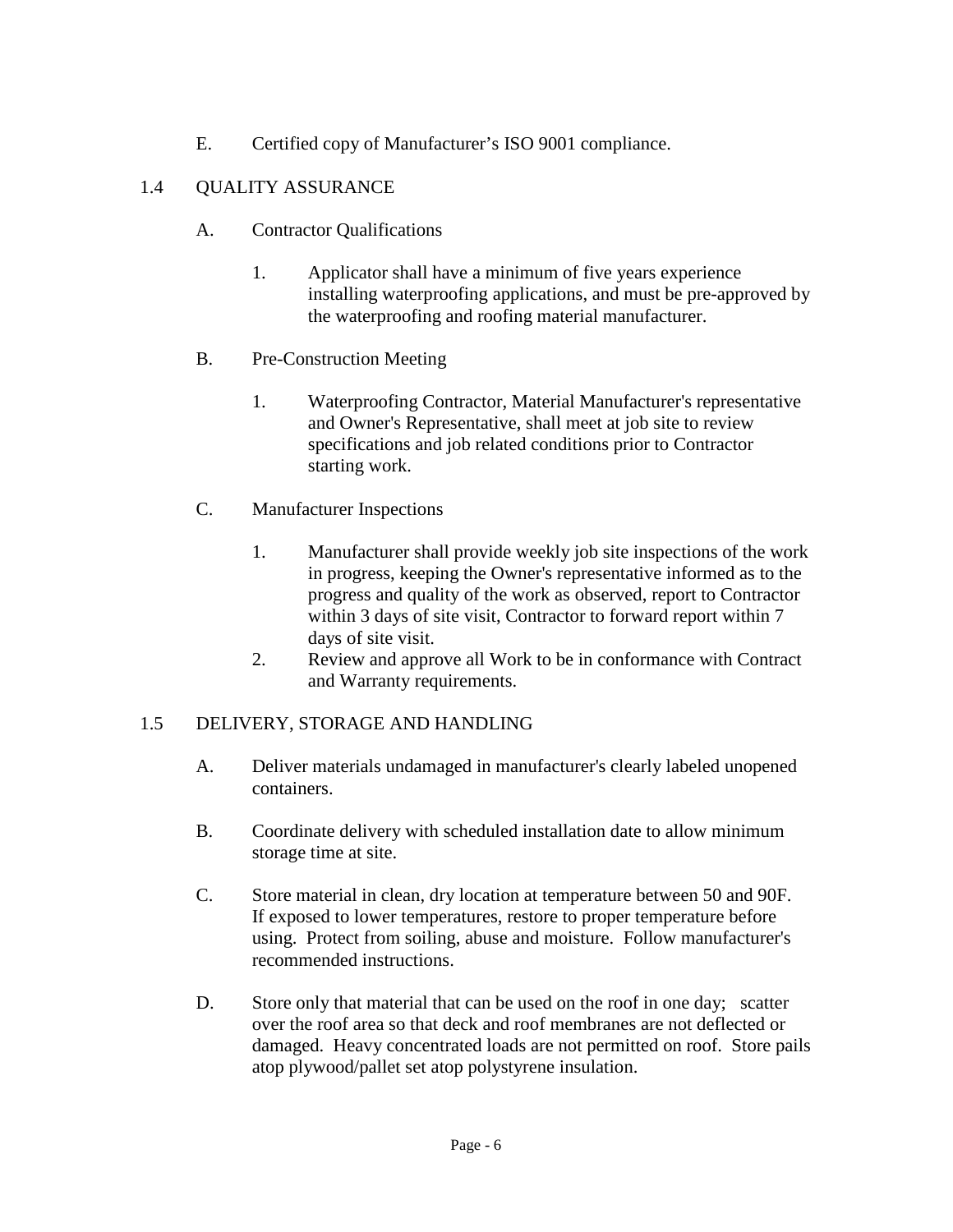E. Provide required storage units and safeguards.

# 1.6 PROJECT / SITE CONDITIONS

- A. Verify existing mortar and masonry is structurally sound prior to coating application.
	- 1. Bring structural defects to the attention of the Owner's Representative.
- B. Environmental Requirements.
	- 1. Do not apply coatings when temperature is 50 degrees F or lower.
	- 2. Do not apply coatings to damp surfaces.

# 1.7 WARRANTY

- A. The waterproofing Contractor shall provide Manufacturer a two (2) year warranty against defects in materials and workmanship. The warranty shall include repairs of leaks in areas covered by this Scope of Work.
- B. The Manufacturer shall provide Owner a 5 year materials warranty with workmanship certification of proper installation.

# PART 2 MATERIALS

# 2.1 PRODUCTS

- A. The Garland Company's Wall Waterproofing System shall form the Basis of Design for Specification performance, compatibility, jobsite support and warranty. Please provide proposed substitutions for pre-approval, 10 days prior to Bid Date.
- B. No products shall be used that contain asbestos.
- C. MORTAR JOINT REPAIRS: Type "N" Mortar, tested under ASTM C-91.

| Fineness, 35%   | 45-um (No. 325) sieve  | 24                                                 |
|-----------------|------------------------|----------------------------------------------------|
| Autocl Exp.     | Max., %                | 1.0%                                               |
| Time of Setting | Initial Set, min., hr. |                                                    |
|                 |                        | 24                                                 |
|                 |                        | 500 psi                                            |
|                 | 28 days                | 900 psi                                            |
|                 |                        | Final Set, min., hr.<br>Compressve Strength 7 days |

D. STUCCO REPAIRS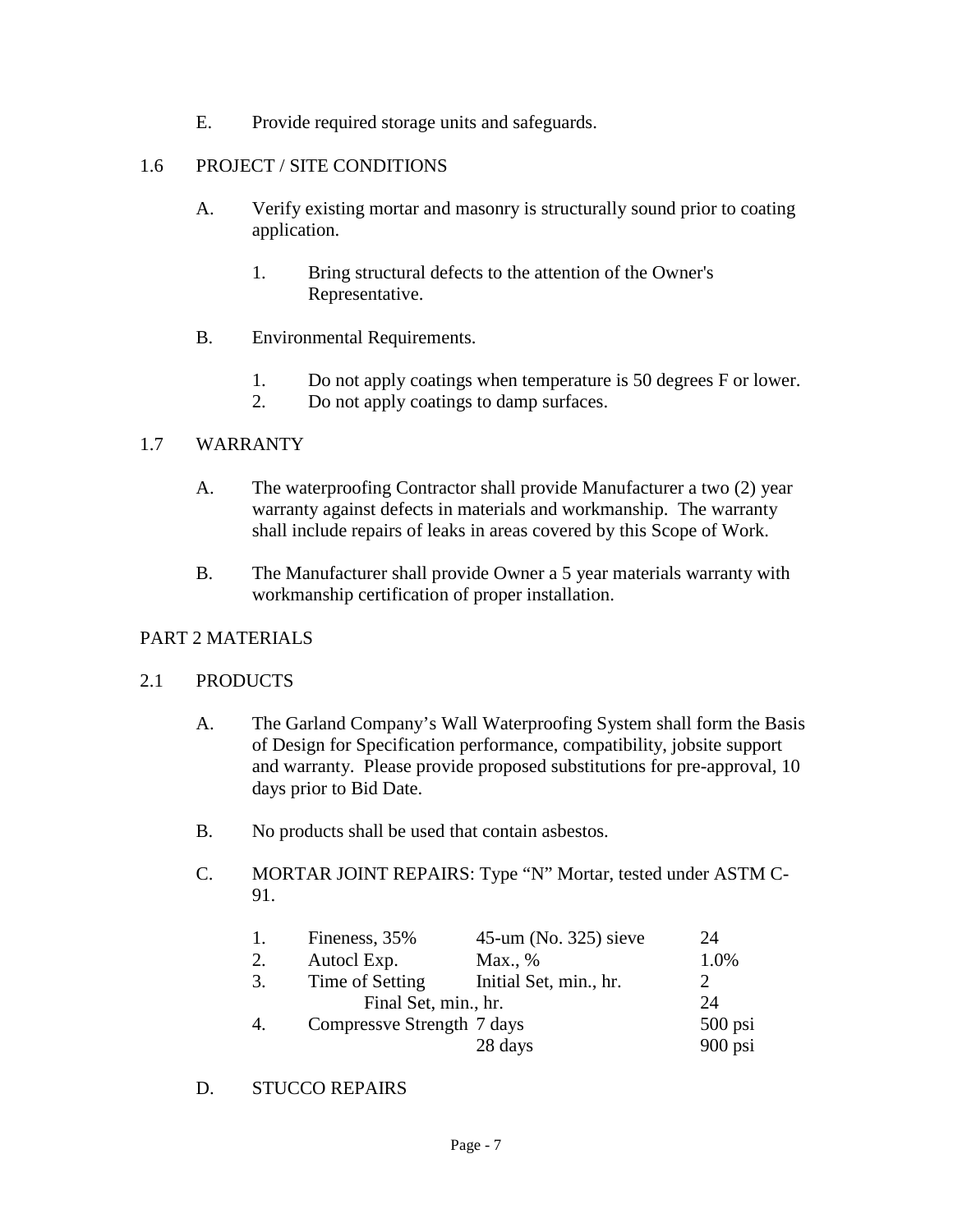- 1. Base Coat ASTM C926
- 2. Finish Coat ASTM C926, Type 'F'
- 3. Compressive Strength ASTM C109, 7 days 900 psi ASTM C109, 28 days 1200 psi
- E. SEALANT: Single component 100% modified silane. "Tuff Stuff MS, Natural Stone" or preapproved equal.

| Tensile Strength | ASTM D412 | $225$ psi |
|------------------|-----------|-----------|
| Hardness, A      | ASTM C920 | 25-35     |
| Elongation, Ult. | ASTM D412 | 500\%     |

F. MASONRY COATING: "Tuff-Coat" or preapproved equal.

|    | Density @77F     | <b>ASTM D 2939</b> | $10.86$ lbs/gal |
|----|------------------|--------------------|-----------------|
| 2. | Viscosity        | ASTM D 562         | 85-90 KU        |
| 3. | Tensile Strength | <b>ASTM D 2370</b> | $160$ psi       |
| 4. | Elongation       | <b>ASTM D 2370</b> | 585%            |

- G. CLEANER FOR MASONRY
	- 1. Non-Toxic, as recommended by Manufacturer.

# PART 3 EXECUTION

# 3.1 PREPARATION

- A. Protect surfaces of the building and the surrounding grounds from contamination, soiling and damage during the waterproofing application.
- B. Pressure-wash all surfaces to receive new waterproofing work, removing all loose prior coatings, and any debris, grease, rust, or efflorescence, that will interfere with the adhesion of the new materials.
- C. Following the pressure washing, scrape any existing coating to insure that it is adequately adhered, removing all remaining loosely bonded areas of old coating.

# 3.2 WALL PENETRATIONS

- A. Remove old caulking from joints.
- B. Install new sealant at the wall-to-penetration intersections. This includes all penetrations and wall-mounted equipment.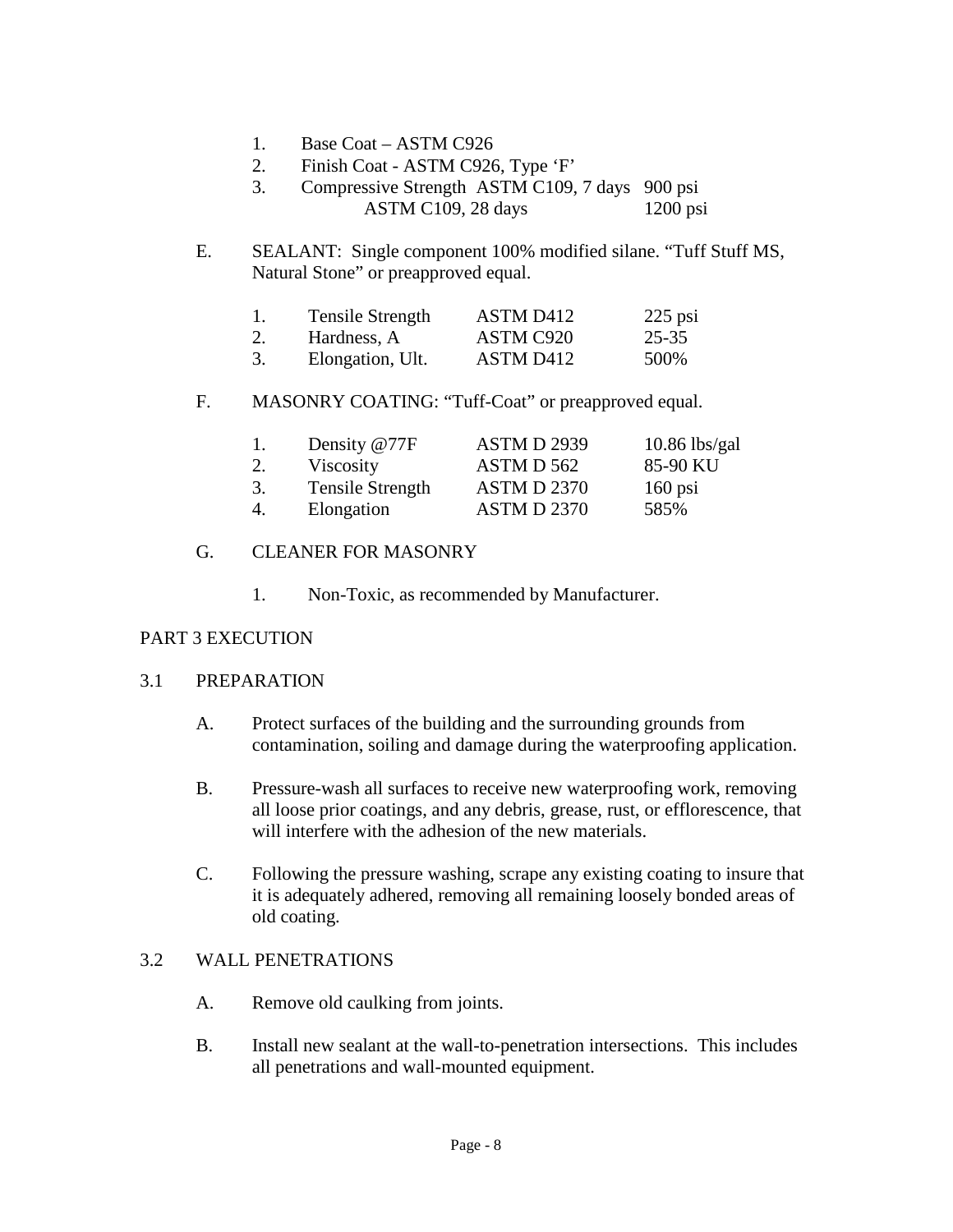## 3.3 WINDOWS

- A. Re-Sealing
	- 1. Scrape existing sealant from jambs and head, leaving sill unsealed.
	- 2. Apply new sealant at jambs and head.
- B. New Weep Holes
	- 1. Where none existing, drill new 3/8" weep holes along base of window frame at sill, three (3) weep holes per window.
	- 2. Mark all weep hole drilling locations with small paint "dot" prior to drilling, for approval by wall waterproofing manufacturer.

# 3.4 MASONRY COATING

- A. Apply to all existing horizontal and vertical masonry and stucco surfaces.
- B. Crack Preparation
	- 1. Grind cracks to minimum one quarter inch (1/4") width.
	- 2. Apply sealant flush into crack.
- C. Apply all sealants prior to masonry coating application.
- D. Apply a single coat at a rate of 150 sq. ft per gallon, allowing 4 hour cure.
- E. Apply second coat at a rate of 200 sq. ft. per gallon.

# 3.5 COPING STONES – UNCOATED only

- A. Apply backer rod to one-half inch (1/2") depth, then specified sealant, on three sides.
- B. Apply two (2) coats masonry coating to horizontal and inside face only (two sides).

# 3.6 METAL COPING

- A. Remove existing sealant at joints.
- B. Install new specified sealant.
- 3.7 SCUPPERS (LOW SLOPE ROOF SECTIONS)
	- A. Clear all organic debris from roof.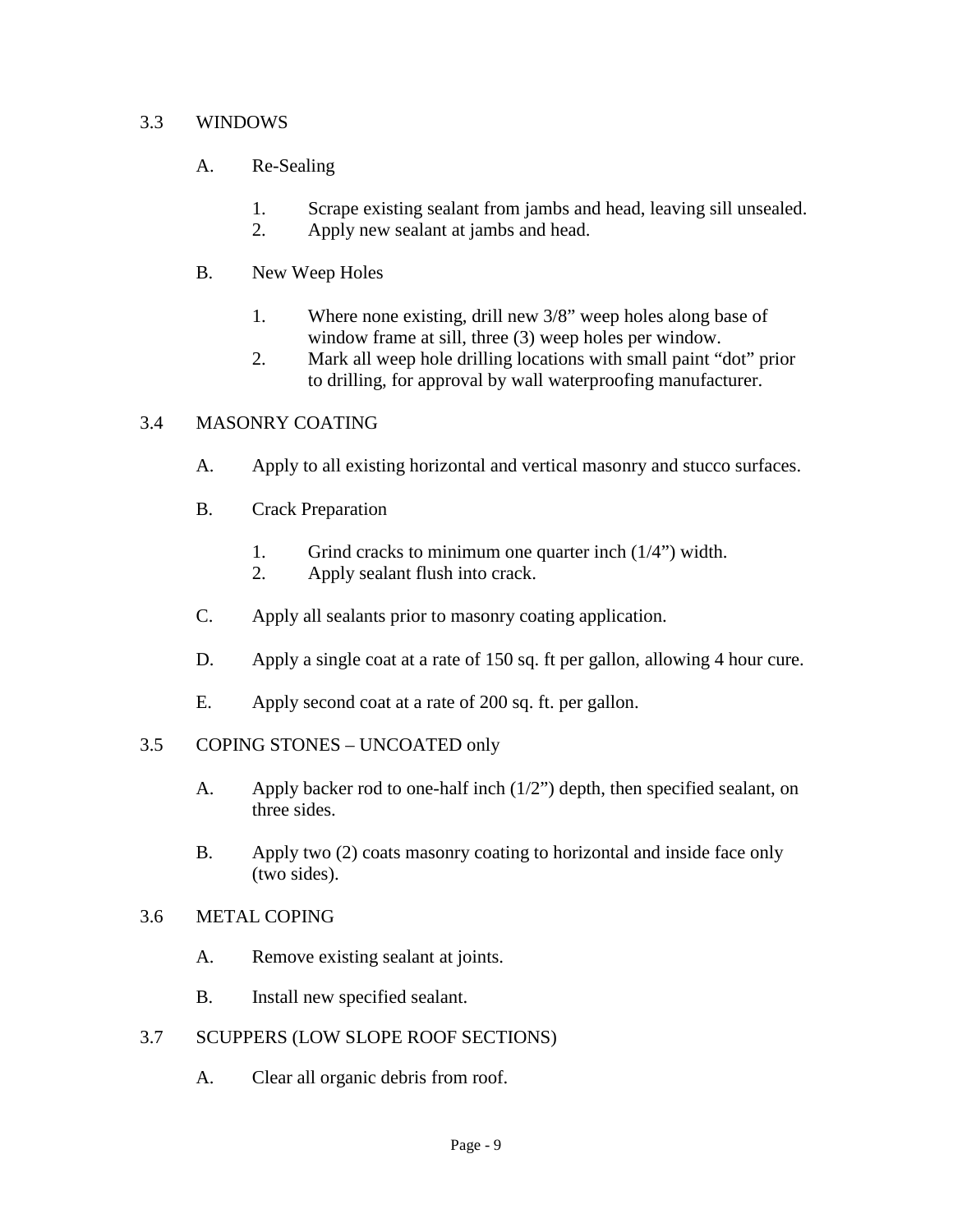B. Remove unbonded existing-coating materials at scupper.

## 3.8 OWNER PURCHASED MATERIALS

- A. Owner shall provide materials and quantities listed below for contractor's use in completing these specifications. Contractor shall be responsible for receiving all quantities at jobsite, hoisting to rooftop, and subsequent storage.
- B. Contractor shall be responsible for purchase of any additional materials and quantities required to complete Specification and issue of manufacturer's warranty. Under no circumstances shall owner be responsible for ordering additional materials beyond those originally provided.
- C. All unused Owner-purchased materials shall remain the possession of Owner.
- D. All materials shall be kept covered from weather and set atop pallet at all times.
- E. Material to be Owner-Purchased;Material to be Owner-Purchased;

|    | "Tuff Stuff MS"        | $10 \text{ oz}$ tube | (20) |
|----|------------------------|----------------------|------|
| 2. | "Tuff Coat", Sandstone | 5 gal pails          | (23) |

# END OF SECTION 07120- MASONRY WATERPROOFING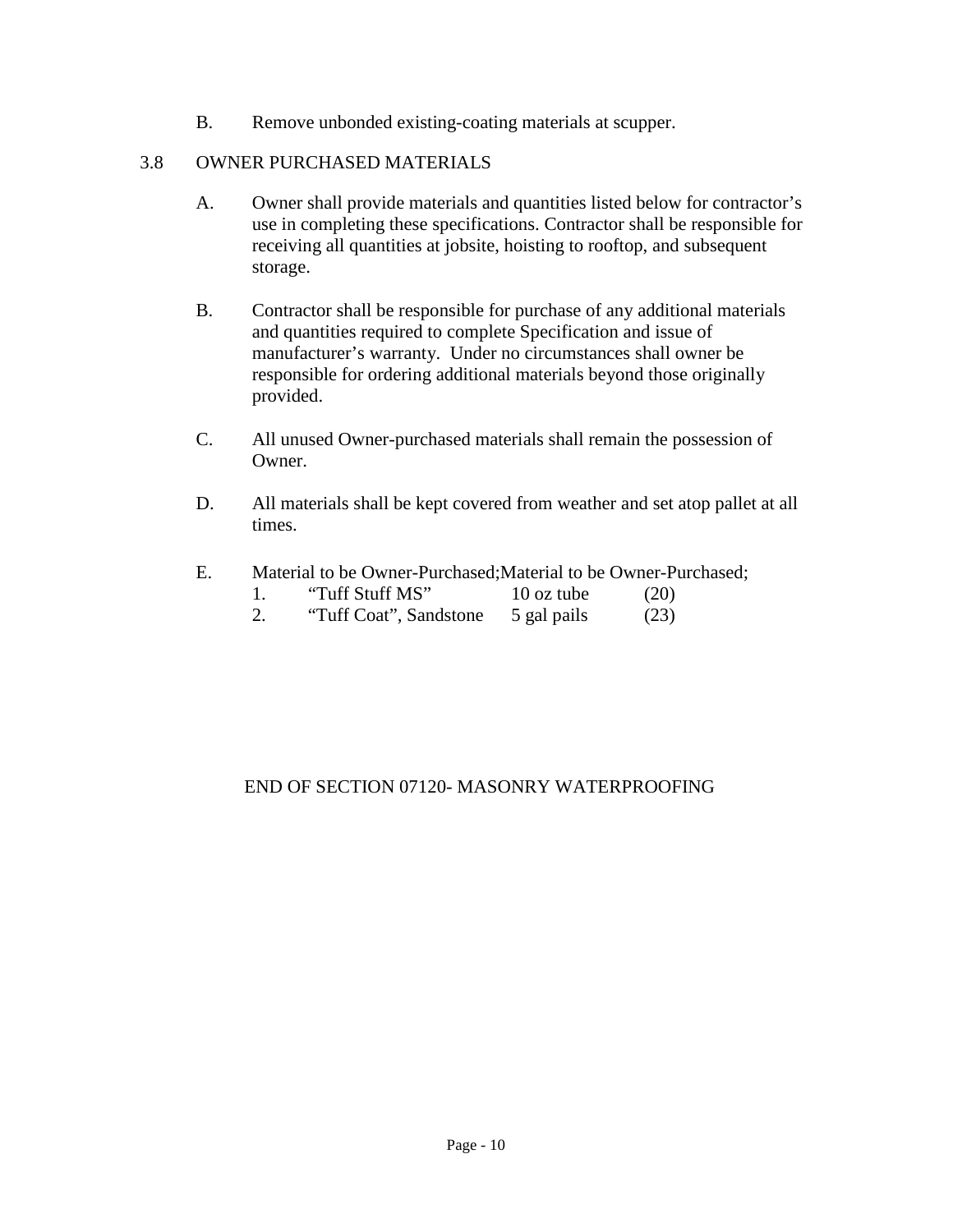## SECTION 07620 – SHEET METAL REPAIRS

## PART 1 - GENERAL

## 1.1 SCOPE OF WORK

A. Perform repairs to existing gutters and downspouts and associated plumbing.

## 1.2 REFERENCES

| A.              | ASTM A-792         | Galvalume Steel; Specification for Steel<br>Sheet, 55% Aluminum-Zinc Alloy-Coated by<br>the Hot-Dip Process                |
|-----------------|--------------------|----------------------------------------------------------------------------------------------------------------------------|
| <b>B.</b>       | <b>ASTM D-1079</b> | Terminology Relating to Roofing,<br>Waterproofing, and Bituminous Materials                                                |
| $\mathcal{C}$ . | <b>SMACNA</b>      | <b>Sheet Metal and Air Conditioning Contractors</b><br><b>National Association "Architectural Sheet</b><br>Metal Manual"   |
| D.              | <b>NRCA</b>        | <b>National Roofing Contractors Assocation</b><br>"Roofing and Waterproofing Manual"                                       |
| Е.              |                    | <b>ASCE -7 American Society of Civil</b><br>Engineering, Minimum Design Loads for<br><b>Buildings and Other Structures</b> |
| $F_{\cdot}$     | FM                 | <b>Factory Mutual</b>                                                                                                      |

## 1.3 SUBMITTALS

A. Product Data: Submit manufacturer's product specifications, installation instructions and general recommendations for each specified sheet material and fabricated product.

# 1.4 QUALITY ASSURANCE

- A. Qualifications of Installers: At least one person shall be present at all times during execution of this work who is thoroughly trained and experienced in the materials and methods required to fabricate and install the flashing and sheet metal work specified herein.
- B. Codes and Standards: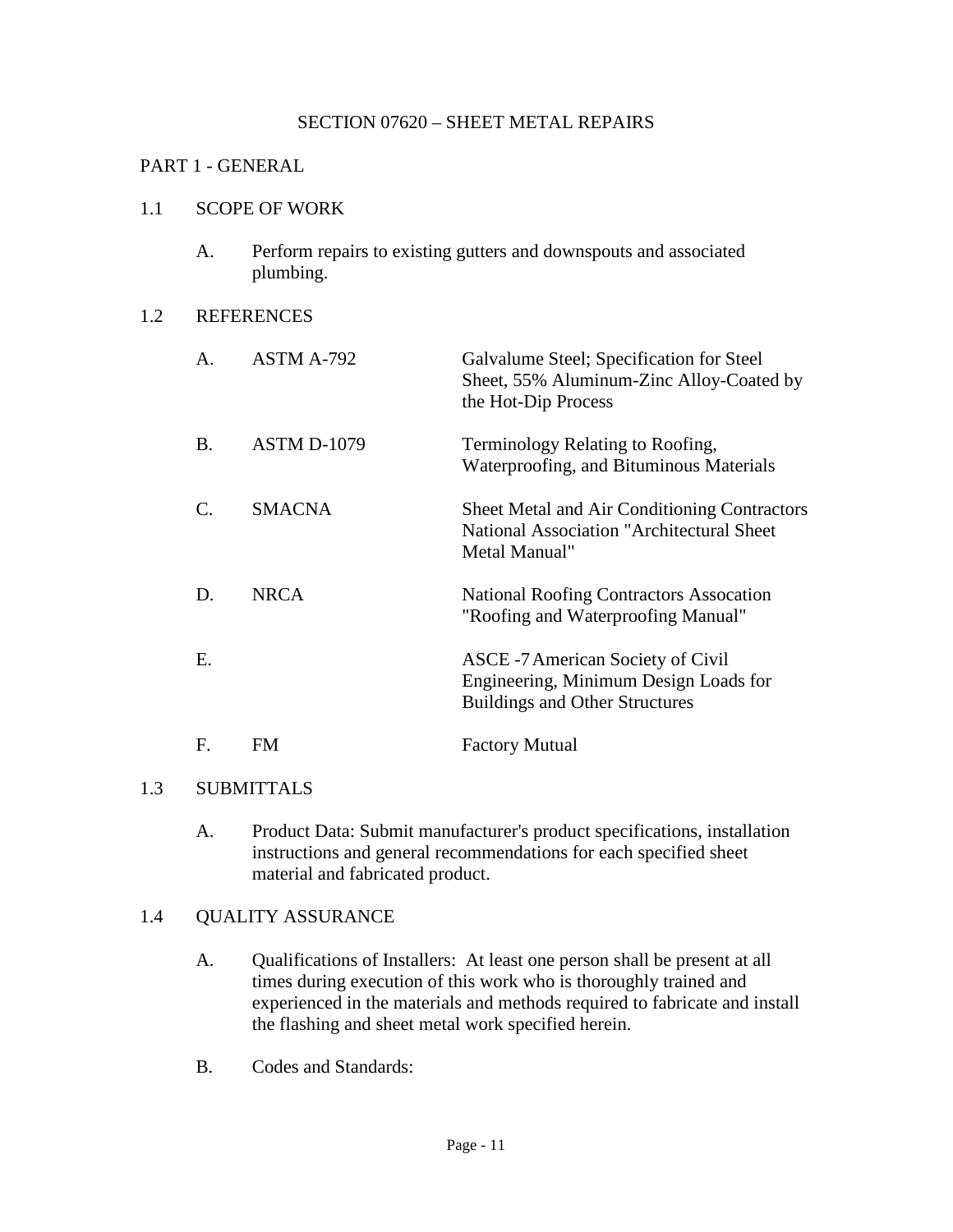- 1. Comply with all governing codes and regulations.
- 2. Comply with all pertinent recommendations of "Architectural Sheet Metal Manual" of the Sheet Metal and Air Conditioning Contractors National Association (SMACNA).
- 3. Comply with pertinent recommendations of "Roofing And Waterproofing Manual" of the National Roofing Contractor's Association (NRCA).

# 1.5 DELIVERY, STORAGE AND HANDLING

- A. Protection: Protect flashing and sheet metal materials before and during installation.
- B. Replacements: In event of damage, make all repairs and replacements necessary.
- C. Store metals so as to eliminate ponding water on their surface, to prevent rust and staining.

# 1.6 MANUFACTURER'S INSPECTIONS

A. Manufacturer shall attend pre-job conference, provide weekly progress inspections, punch list and final inspection.

# 1.7 WARRANTY

- A. Provide 2 year Contractor Warranty.
- B. Provide 2 year Manufacturer's Warranty with Manufacturer Warranty **Certification**

# PART 2 - PRODUCTS

- 2.1 GENERAL
	- A. Provide additional sheet metals as necessary to complete work according to drawings, details, and this Project Manual.

# 2.2 DOWNSPOUTS

- A. Downspout
	- 1. 24 ga, Kynar coated G90 steel
	- 2. Dimension:  $4-1/4$ " x  $3-1/4$ " (match existing).
- B. Downspout Straps
	- 1. 24 ga, Kynar coated G90 steel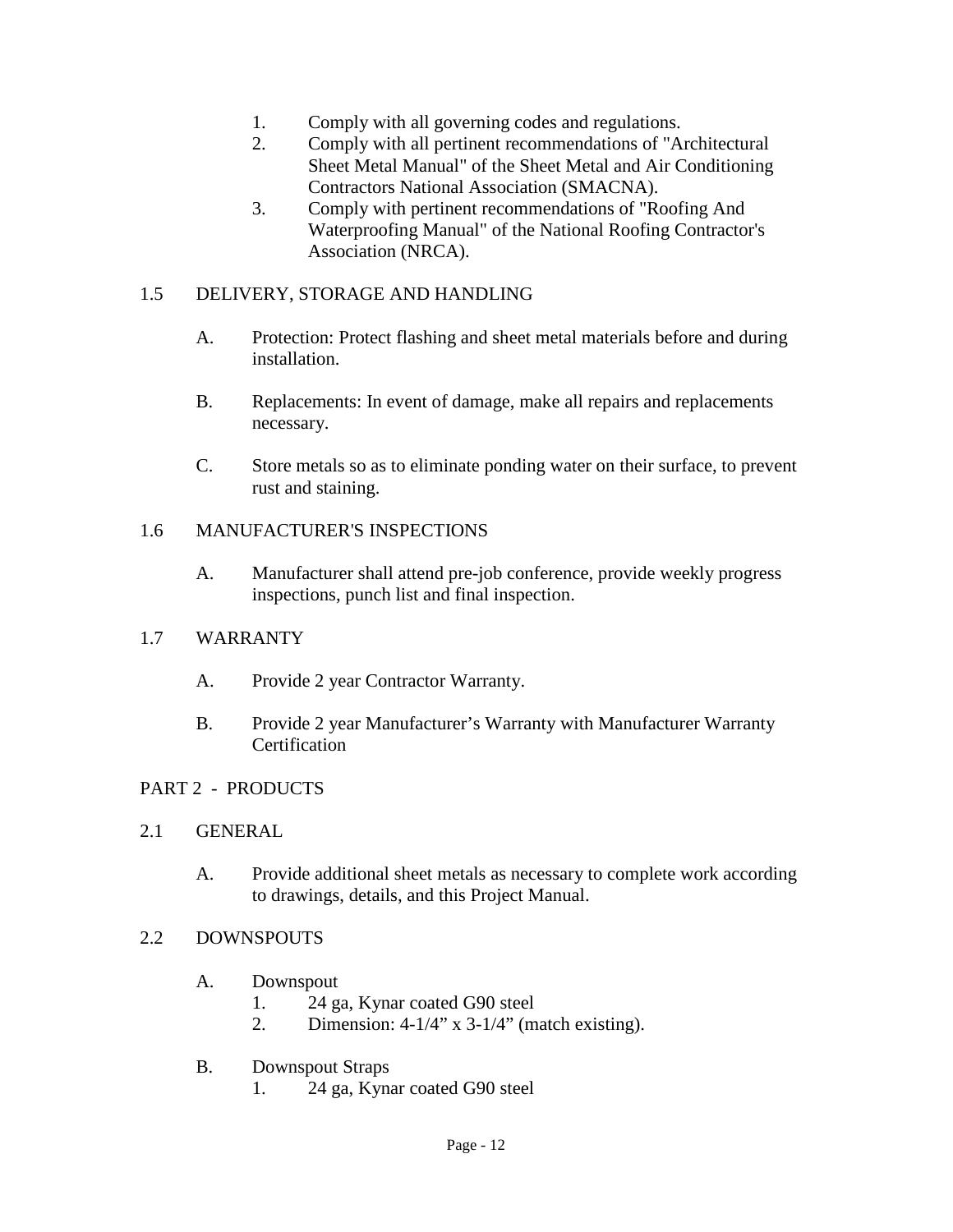- 2. Doubled over, one inch (1") width.
- C. Inlet Tubes 1. 24 ga, Kynar coated G90 steel

# 2.3 FASTENERS

- A. Pop Rivets: Stainless Steel
- B. Sheet Metal Fasteners: Stainless Steel Screws with neoprene washers.

# 2.4 WATERPROOFING COMPONENTS

A. Joint Sealant, "Tuff Stuff MS"; Single component 100% modified silane. "Tuff Stuff MS, Natural Stone".

|    | Tensile Strength | ASTM D412 | $225$ psi |
|----|------------------|-----------|-----------|
| 2. | Hardness, A      | ASTM C920 | 25-35     |
| 3. | Elongation, Ult. | ASTM D412 | 500\%     |

# PART 3 - EXECUTION

# 3.1 EXAMINATION

- A. Verify all existing work is complete to point where this installation may commence.
- B. In the event of discrepancy, notify Owner's Representative. Do not proceed until discrepancies have been resolved.
- C. Field measure site conditions prior to fabricating work.

# 3.2 FABRICATION

- A. Shop-fabricate work to greatest extent possible. Comply with details shown, and with applicable requirements of SMACNA and other industry practices.
- B. Form exposed sheet metal work without excessive oil-canning, buckling and tool marks, true to line and levels as indicated, with exposed edges folded back to form hems.

# 3.3 GUTTER REPAIRS

- A. Pressure wash and scrape loose sealants and debris from gutter.
- B. Install new sealant at all gutter laps.